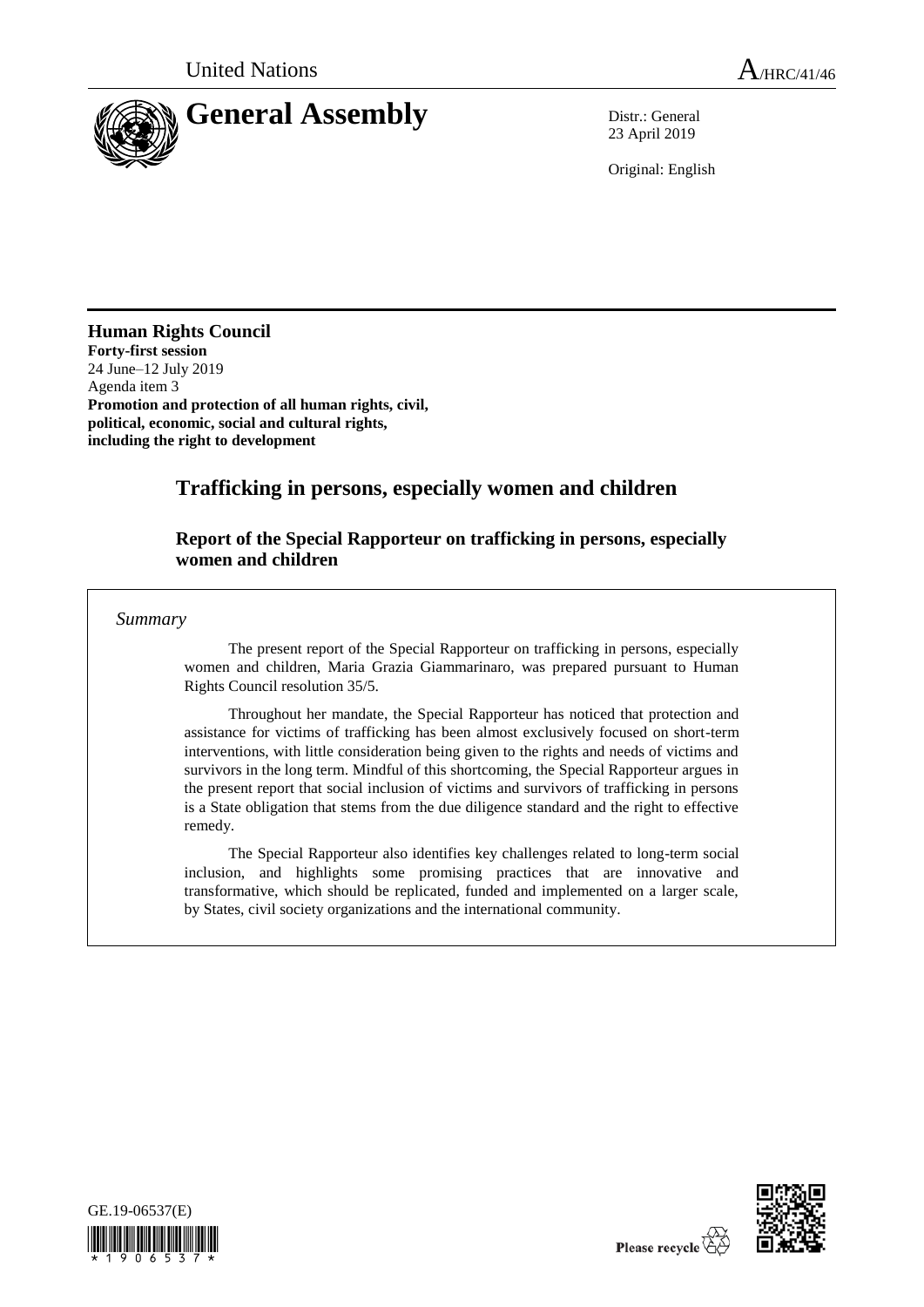# Contents

|      |                                                                       |                                                                                         | Page          |
|------|-----------------------------------------------------------------------|-----------------------------------------------------------------------------------------|---------------|
|      |                                                                       |                                                                                         | $\mathcal{R}$ |
| H.   | Innovative and transformative models of social inclusion of survivors |                                                                                         |               |
|      | A.                                                                    |                                                                                         | 3             |
|      | B.                                                                    | Challenges and promising practices regarding the social inclusion of trafficked persons | 7             |
| III. |                                                                       |                                                                                         | 17            |
| IV.  |                                                                       |                                                                                         | 18            |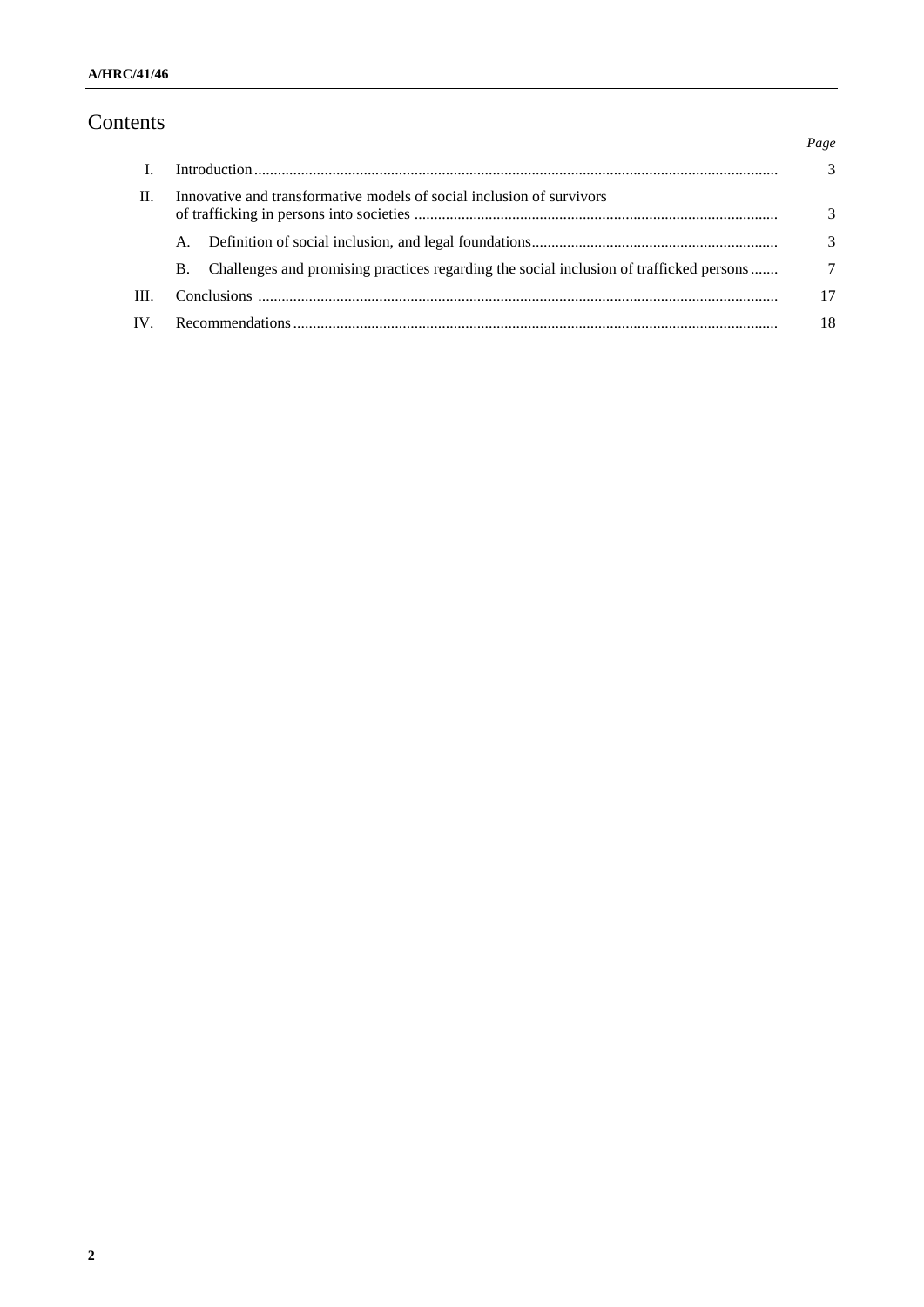# **I. Introduction**

1. The present report builds on previous reports of the Special Rapporteur on trafficking in persons, especially women and children – namely the reports on the principle of due diligence in addressing trafficking in persons (A/70/260) and the right to an effective remedy for trafficked persons (A/HRC/17/35 and A/66/283), as well as the basic principles on the right to an effective remedy for victims of trafficking in persons (A/69/269, annex).

2. The Special Rapporteur had the opportunity to enrich the present report with information received during two expert consultations which she convened in Geneva (13– 14 December 2018) and Addis Ababa (31 January–1 February 2019). The first consultation brought together civil society representatives from the Americas and Europe, and representatives of the Council of Europe and the Inter-American Commission on Human Rights, as well as of United Nations agencies – the International Organization for Migration (IOM), the International Labour Organization, the United Nations Office on Drugs and Crime and the United Nations Entity for Gender Equality and the Empowerment of Women (UN Women) – and of academia.<sup>1</sup> The second consultation brought together experts from civil society organizations and academia operating in Africa, Asia and the Middle East, as well as representatives of IOM.

3. In the drafting of the present report, the Special Rapporteur also benefited from about 60 written contributions in response to her call for submissions, of which 35 were by States and the rest by civil society organizations and international organizations. <sup>2</sup> She would like to warmly thank all those who took the time to take part in her consultations and provide her with valuable inputs. She also expresses her sincere appreciation for the written information she received and, more generally, for the support provided to her mandate.<sup>3</sup>

## **II. Innovative and transformative models of social inclusion of survivors of trafficking in persons into societies**

### **A. Definition of social inclusion, and legal foundations**

#### **1. The notion of social inclusion of trafficked persons and survivors**

4. Trafficking in persons constitutes a serious violation of human rights, the roots of which lie in social, economic and cultural factors. The human rights of victims should be at the centre of every measure taken to address trafficking, including during the identification process and during criminal proceedings. This means protecting victims from further exploitation and harm, and ensuring their access to immediate and adequate assistance, support and remedies.<sup>4</sup> However, protection does not end with identification and referral to appropriate services, nor is it limited to the delivery of immediate and short-term assistance. Instead, it requires States to take robust and effective measures that can allow trafficked persons to rebuild their lives, free from threats of violence and exploitation, beyond the recovery and rehabilitation phase.

5. Commonly, trafficked persons who have been subjected to sexual, labour or any other form of exploitation face loss of self-esteem, marginalization and humiliation, which further isolates them from families and communities and increases their vulnerability, exposing them to the risk of being revictimized or retrafficked or falling prey to other criminal activities. Assistance provided to trafficked persons should therefore not only be

 $<sup>1</sup>$  Special acknowledgement is due to the International Human Rights Clinic of the Duke University</sup> School of Law for its contribution to the present report.

<sup>&</sup>lt;sup>2</sup> Unless otherwise specified, country situations mentioned in the present report come from the submissions sent by States.

<sup>&</sup>lt;sup>3</sup> The activities of the mandate holder for the period October 2018–March 2019 are available at [www.ohchr.org/EN/Issues/Trafficking/Pages/Activities.aspx.](http://www.ohchr.org/EN/Issues/Trafficking/Pages/Activities.aspx)

<sup>4</sup> A/HRC/29/38, para. 58.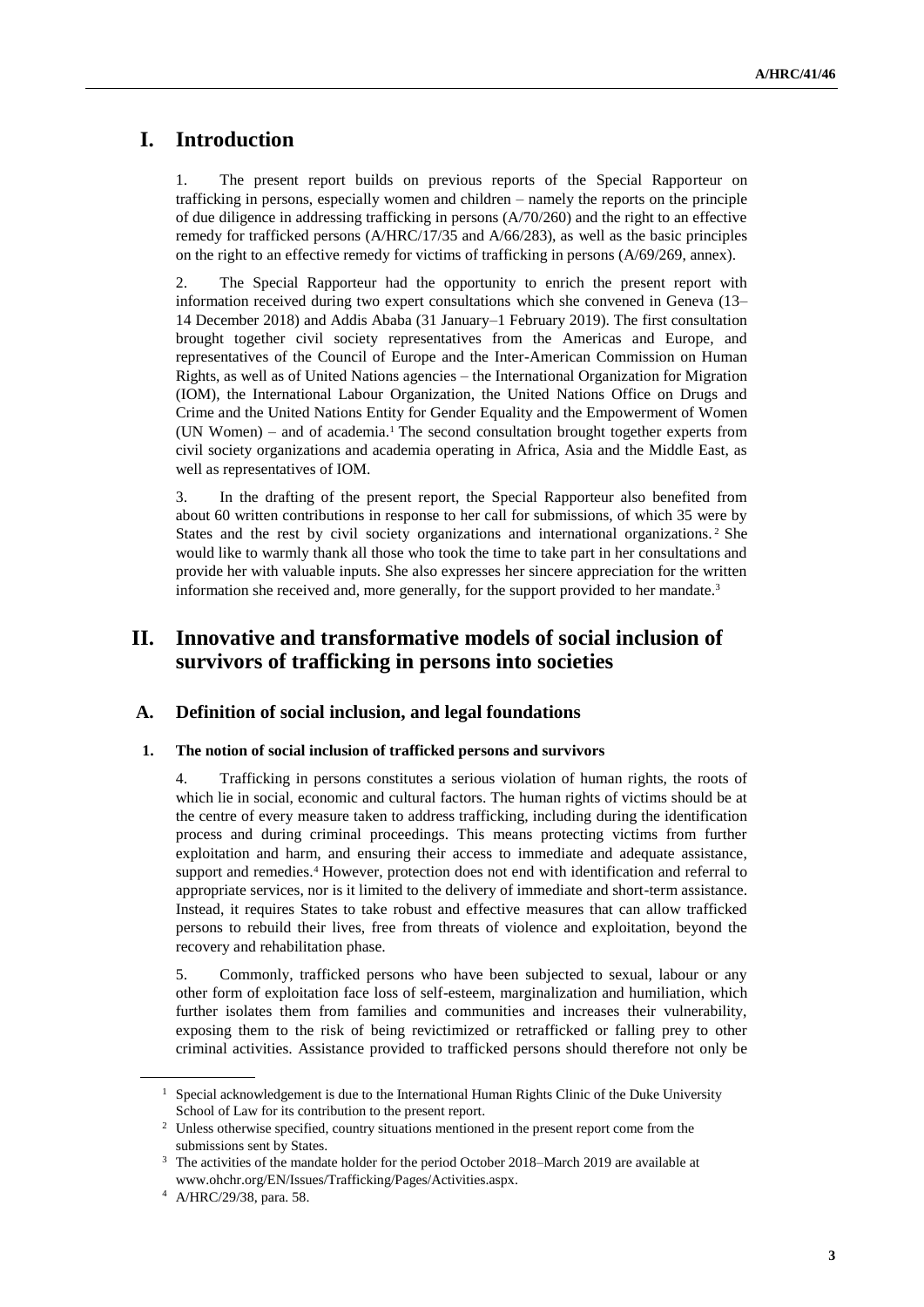aimed at removing them from their trafficking situations, but should also ensure their personal safety, agency, empowerment and independence in the long run. States should never return a victim to the situation that he or she was in before being trafficked. In light of the need to activate protection protocols for groups and persons who, due to structural, economic and gendered factors, are in a vulnerable situation,<sup>5</sup> States have the duty to adopt and implement long-term solutions to ensure the social inclusion of survivors into society. In the absence of viable long-term social inclusion options, it will be more difficult to break the cycle of trafficking and retrafficking.

6. While the notion of social inclusion is not new under international law, it has mainly been developed in the field of social science, and has rarely been used in relation to trafficked persons, for whom the terms "reintegration" or "rehabilitation" are often preferred. The present report is an invaluable opportunity for the Special Rapporteur to advocate for the use of the term "social inclusion" in relation to trafficked persons. The rationale lies in the fact that the term "rehabilitation" often reflects a moralistic approach to anti-trafficking actions targeting sexual exploitation, and the term "reintegration" is commonly used in relation to return and repatriation of trafficked persons. On the contrary, social inclusion should be the final goal of anti-trafficking action, both in countries of destination, and in countries of origin in the case of return or repatriation.

7. The notion of social inclusion – similarly to the notion of social integration – conveys the idea of a process, of which recovery is the first step, the ultimate goal being the full and permanent restoration of all rights that had been violated before and during the trafficking cycle. Hence, social inclusion should be understood as a process of improving the terms of participation in society for people who are disadvantaged – through enhanced opportunities, access to resources, voice, and respect for their rights.<sup>6</sup> Furthermore, social inclusion is the opposite of social exclusion – the latter being a root cause of trafficking in persons – and thus implies empowerment of survivors and the participation of survivors in all decisions affecting them as its key component. This term also reinforces the idea that their experience of having been trafficked is not an irreversible condition but can be overcome and that the label of "trafficked persons" can and should be permanently removed. In her discussion with survivors, the Special Rapporteur acknowledged that there are degrees of social inclusion, and that inclusion into societies should be measured on the basis of an individual, and not a collective, assessment.

8. Social inclusion of trafficked persons requires the provision of long-term measures aimed at restoring their physical and psychological well-being and concurrently promoting their participation in the economic, social, cultural and political life of society, in line with every individual's aspirations. Sensitizing families and societies to the importance of social inclusion is imperative in order for trafficked persons to be able to build renewed social relations with intimate partners, families and communities. The role of the private sector is also essential in order to ensure that trafficked persons have their right to work restored, which includes by facilitating and supporting their access to the labour market, and also through training, as a key element of social inclusion.

9. The Special Rapporteur underscores that social inclusion of trafficked persons can be a lengthy and complex process and may take years to complete. At times, it may also be difficult for trafficked persons to complete their training programmes, when poverty or family pressure pushes them to find a fast and easy income. It has also been reported that a number of trafficked persons have declined assistance due to personal circumstances at the time of deciding about taking part in an assistance programme, factors associated with the specifics of the assistance system itself, and the social context. Therefore, understanding the reasons, experiences and perceptions of those who refuse to participate in assistance

<sup>5</sup> A/HRC/38/45.

<sup>6</sup> *Leaving No One Behind: The Imperative of Inclusive Development* – *Report on the World Social Situation 2016* (United Nations publication, Sales No. E.16.IV.1).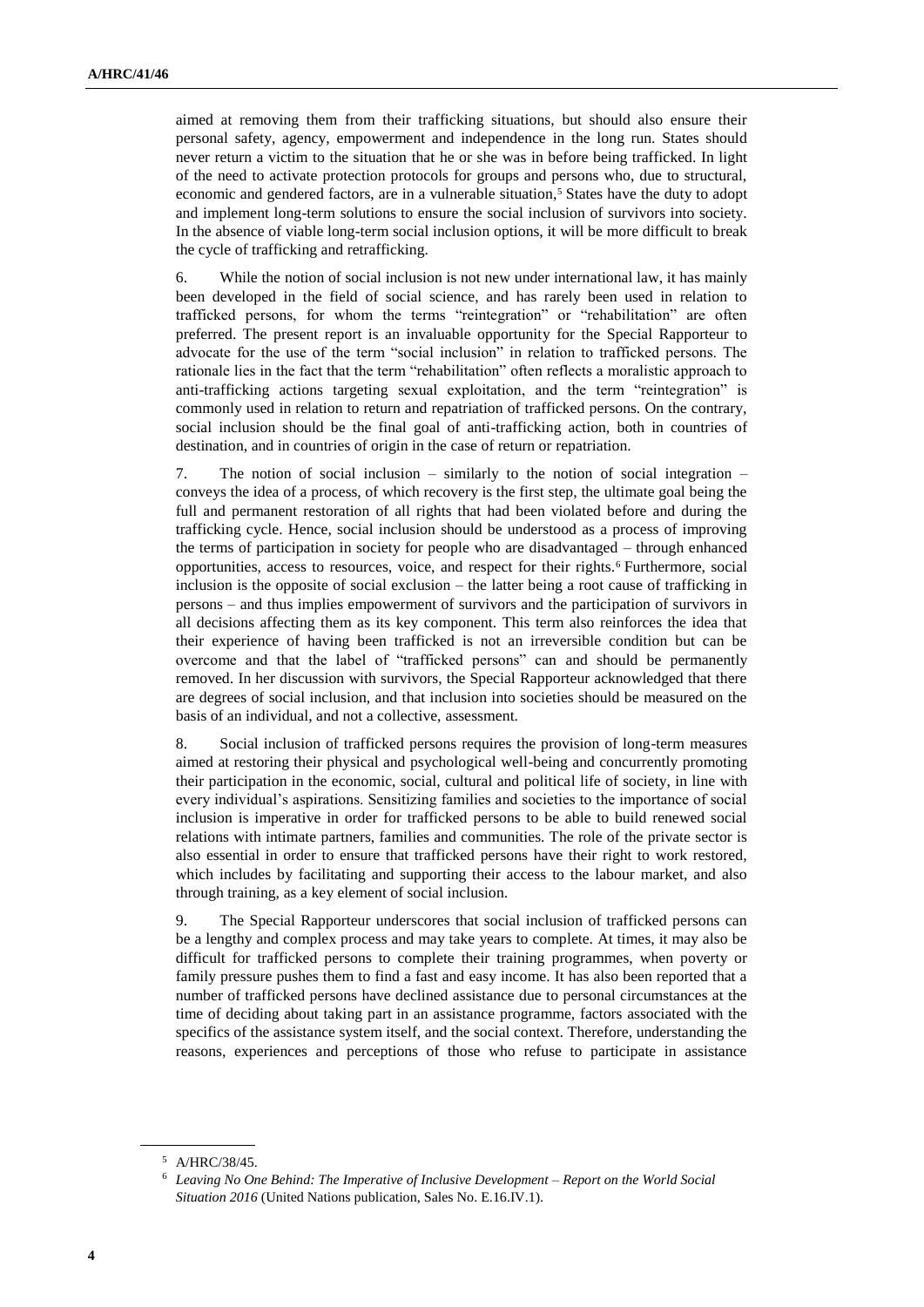programmes can play an important role in tailoring anti-trafficking services to meet the needs and desires of each person concerned.<sup>7</sup>

#### **2. International and national legal frameworks applicable to social inclusion of trafficked persons**

10. State obligations, in relation to trafficking in persons, that stem from international instruments often intersect and overlap both with the right to remedy and with due diligence obligations. For example, breach of international law obligations gives rise to the right to remedy for victims, and may also comprise part of States' due diligence obligations, including their prevention obligations. <sup>8</sup> The prevention arm of a State's due diligence obligation requires it to address both potential trafficking victims and risks of retrafficking, and requires that initiatives be "targeted to those most at risk of trafficking in persons".<sup>9</sup> This obligation includes measures relating to social inclusion, including "action to address the wider, more systemic processes or root causes that contribute to trafficking in persons, such as inequality, restrictive immigration policies, and unfair labour conditions, particularly for migrant workers".<sup>10</sup> The provision of "livelihood activities" is also part of this requirement.<sup>11</sup>

11. States have an obligation to ensure a right to remedy for victims of human rights violations. The Universal Declaration of Human Rights first recognized the right to an effective remedy for acts violating the fundamental rights granted by the constitution or by law (art. 8). Under international law, this obligation extends to situations based directly on acts or omissions committed either by State actors or by actors whose actions are attributable to the State, and to situations where the State has failed to exercise due diligence to prevent, investigate or punish abuses by non-State actors. <sup>12</sup> This approach requires States to adopt a gender-sensitive approach in all aspects of the right to remedy.<sup>13</sup> Relevant in this regard is the ruling by the Inter-American Court of Human Rights in *González et al. ("Cotton Field") v. Mexico*, which constitutes a landmark decision in the field of State responsibility and due diligence: for the first time, a human rights court found that States had due diligence obligations to respond to violence against women by private actors, referring extensively to the due diligence standard.<sup>14</sup> This standard was strengthened by the criteria adopted by the same Court in *Fazenda Brasil Verde v. Brazil*, in which the Court referred to the existence of exceptional due diligence in respect of victims in particular situations of vulnerability (see para. 364), adopting the criteria of the European Court of Human Rights in *Siliadin v. France* and *Rantsev v. Cyprus and Russia* to argue that this special due diligence standard applies to cases in which the integrity of the person is at risk. This standard implies a positive obligation to investigate and sanction any act aimed at keeping a person in a situation of slavery, servitude or forced work. Thus, the Court understood that the obligation to investigate and punish trafficking in persons was an obligation ex officio and that the requirement of due diligence was urgent in cases where there was the possibility of rescuing persons.<sup>15</sup>

12. According to the basic principles on the right to an effective remedy for victims of trafficking in persons, the right to remedy should include "restitution, compensation, rehabilitation, satisfaction and guarantees of non-repetition"<sup>16</sup> and reflect "a victim-centred

<sup>7</sup> Submission to the Special Rapporteur from the NEXUS Institute. See also Inter-Agency Coordination Group against Trafficking in Persons, "A toolkit for guidance in designing and evaluating countertrafficking programmes".

<sup>8</sup> A/70/260, para. 19.

<sup>9</sup> Ibid., para. 48.

<sup>10</sup> Ibid., para. 20.

<sup>11</sup> Ibid., para. 21.

<sup>12</sup> A/HRC/36/43, para. 12.

<sup>13</sup> A/HRC/35/23, para. 118 (b).

<sup>14</sup> Judgment of 16 November 2009.

<sup>15</sup> Judgment of 20 October 2016.

<sup>16</sup> A/69/269, para. 2.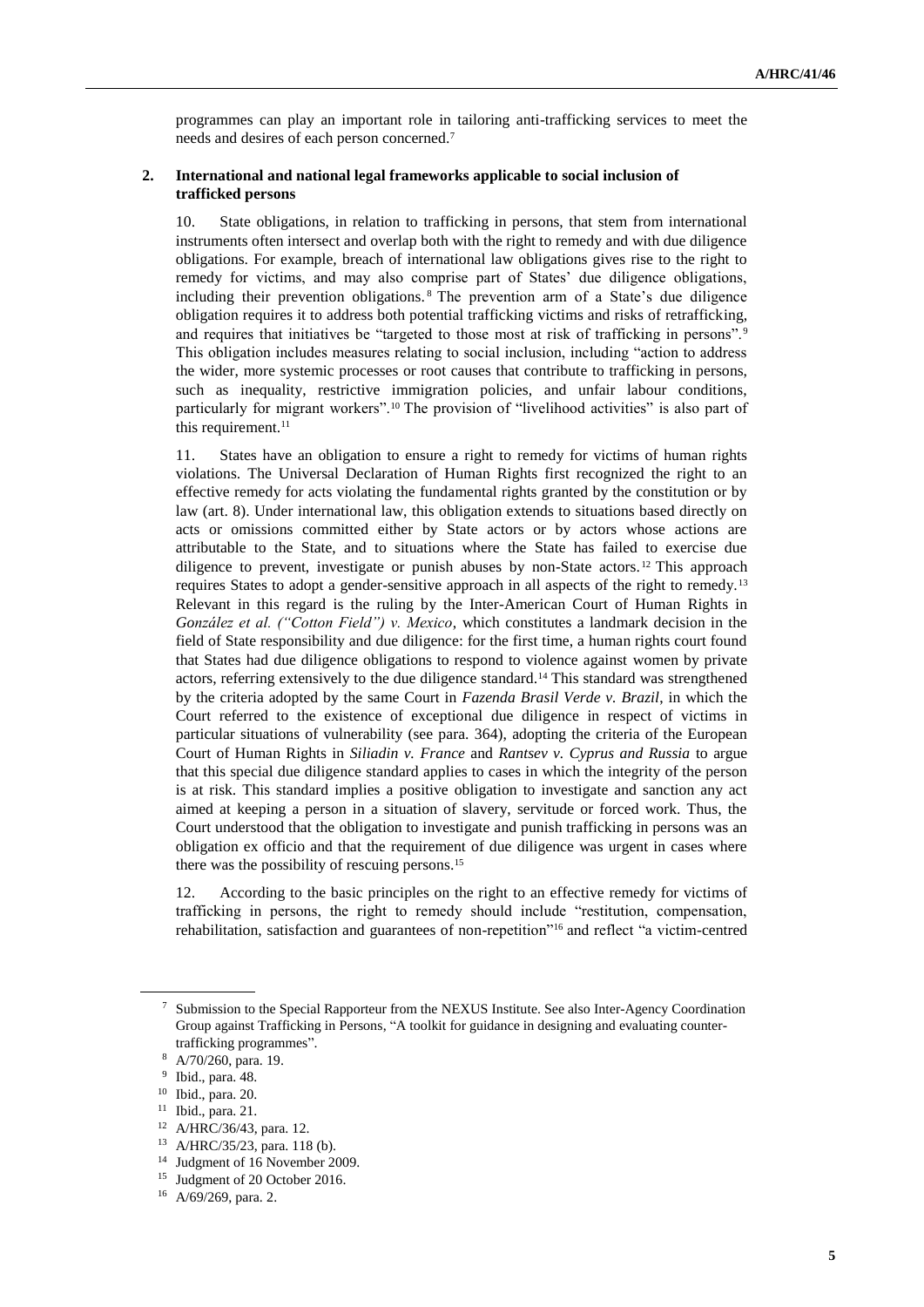and human rights-based approach that empowers victims of trafficking in persons and respects fully their human rights".<sup>17</sup>

13. Specifically, restitution includes several features relevant to social inclusion, such as "enjoyment of human rights and family life, including reunification and contact with family members",<sup>18</sup> "recognition of the victim's legal identity and citizenship",<sup>19</sup> "restoration of the victim's employment"<sup>20</sup> and "assistance and support to facilitate social integration or reintegration of repatriated victims".<sup>21</sup> Compensation includes, as appropriate, "reimbursement of costs incurred for legal or expert assistance; medicine and medical services; physical, social, psychological or psychiatric treatment or services; or any occupational therapy or rehabilitation required by the victim".<sup>22</sup> Furthermore, guarantees of non-repetition include, where applicable, "safe return, temporary or permanent residence status where applicable, and integration support",<sup>23</sup> "addressing the root causes of trafficking"<sup>24</sup> and "protecting legal, medical, health-care and other related professionals and human rights defenders who assist victims of trafficking in persons".<sup>25</sup> Indeed, ensuring guarantees of non-repetition includes a strong preventive component, requiring States to address root causes of trafficking in persons, and of retrafficking.<sup>26</sup> This requires, among other things, addressing deep structural causes of gender inequality and discrimination which remain leading drivers accounting for the disproportionate number of women and girls as victims of trafficking.

14. State obligations in the field of prevention also extend to potential victims of trafficking, and in this regard some promising practices have been registered. For instance, in 2017, the Government of Slovenia adopted its 2017–2021 National Programme of Measures for Roma, which is aimed at promoting social integration and reducing the social exclusion of members of the Roma community. The programme includes measures relevant to the prevention of human trafficking, such as empowerment measures for Roma girls and boys, programmes to prevent child, early and forced marriages, the preparation of a protocol for competent institutions on how to deal with these phenomena, and training of social workers on how to deal with children absconding to harmful environments. In the same vein, in Greece, the Ministry of Labour, Social Security and Social Solidarity has recently appointed a Special Secretary for the Social Inclusion of the Roma People, which pursues a similar objective.

15. Some States have developed promising legislation and policies on social inclusion of trafficked persons, including in relation to the right to effective remedy. In Italy, since 1998, Law No. 286/1998 has provided trafficked persons with residence permits and social protection for six months, with the residence permit renewable for one year and convertible to a residence permit for work (art. 18). At the level of the European Union, a special adviser to the President of the European Commission for compensation for victims of crime, including victims of trafficking, was appointed in 2017. In Paraguay, an inter-institutional consultative body coordinates anti-trafficking actions developed by the State, which include long-term assistance for victims. In Sri Lanka, the Commissioner General of Rehabilitation handles the rehabilitation and reintegration of child soldiers. Implementation of such policies should be coupled with a monitoring and evaluation phase, carried out in cooperation with civil society organizations.

<sup>17</sup> Ibid., para. 5.

<sup>18</sup> A/69/269, para. 9.

<sup>19</sup> Ibid., para. 9 (e).

<sup>20</sup> Ibid., para. 9 (f).

<sup>21</sup> Ibid., para. 9 (g).

 $22$  Ibid., para. 10 (g).

<sup>23</sup> Ibid., para. 17 (b).

<sup>24</sup> Ibid., para. 17 (f).

<sup>25</sup> Ibid., para. 17 (h).

<sup>&</sup>lt;sup>26</sup> Submission to the Special Rapporteur from Duke University. See also A/HRC/31/58, para. 20; and A/70/438, paras. 5 and 8–9. Regarding social integration or social reconciliation in transitional justice, see A/HRC/36/50, paras. 31 and 72; and A/70/438, paras. 19 and 57.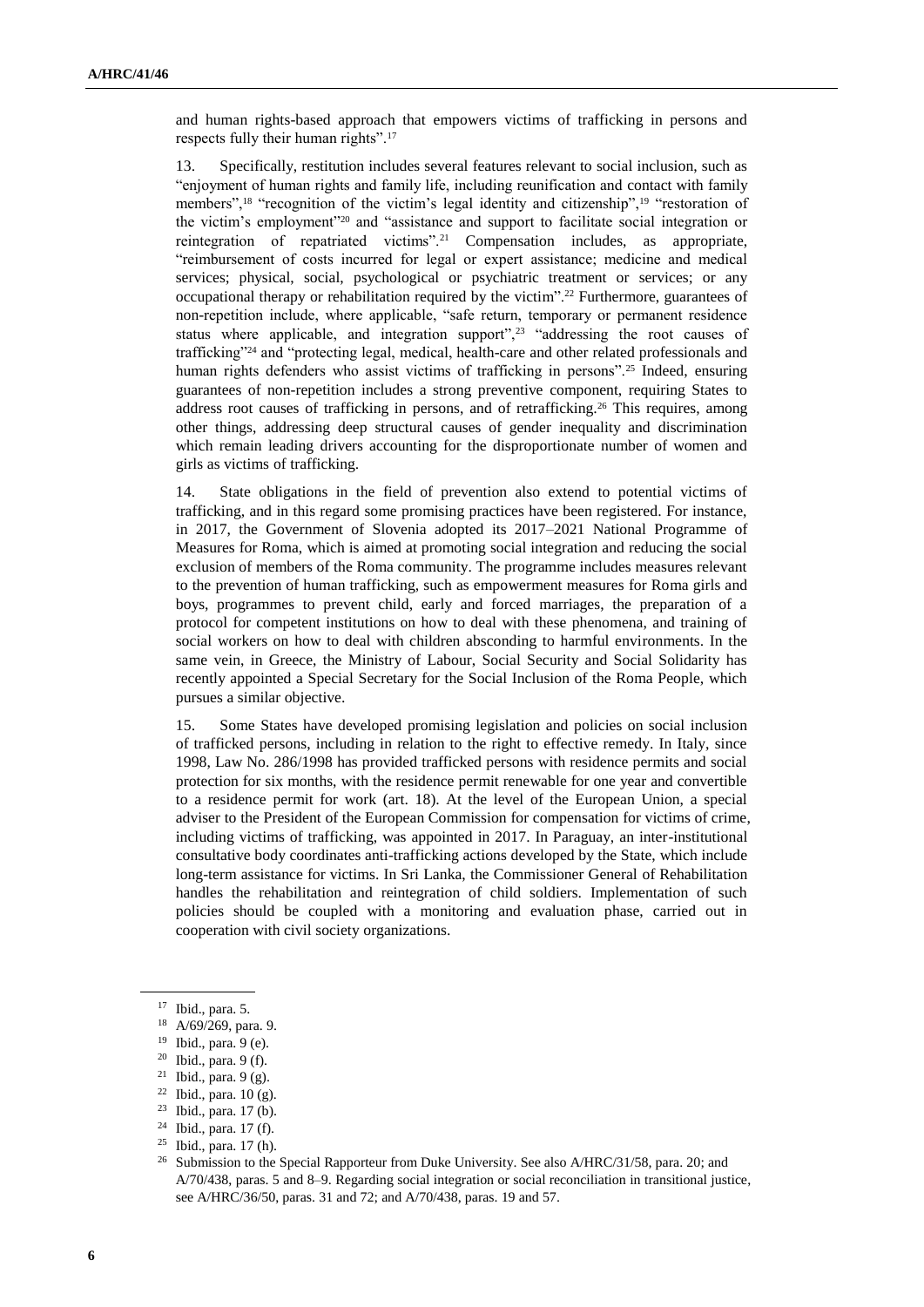16. During the expert consultations, the "remedial" component of social inclusion was highlighted, with strong reference made to compensation, which is one of the least implemented provisions of the Protocol to Prevent, Suppress and Punish Trafficking in Persons, Especially Women and Children, supplementing the United Nations Convention against Transnational Organized Crime (the Trafficking in Persons Protocol). Compensation was discussed particularly in regard to North America and Europe, where significant achievements have been registered, thanks to the work of pro bono lawyers and civil society organizations.<sup>27</sup> Important questions were raised in relation to compensation for moral damage and the lack of common criteria for calculating both moral and material damage for trafficking victims. Another challenge identified was related to the tendency to award "ready-made assistance packages", on the basis of the assumption that survivors are unable to manage the money awarded. The Special Rapporteur is convinced that depriving trafficked persons of their agency perpetuates a paternalistic approach to anti-trafficking action that needs now to be challenged.

17. Several obstacles to accessing and obtaining compensation were identified. These included the deportation of migrants who were victims of trafficking due to lack of residence status, lengthy judicial proceedings, the lack of a firewall between labour inspectors and migration authorities, lack of confidentiality and of protection measures for victims and witnesses, criminal convictions hampering access to legal remedies, inversion of the burden of proof, and compensation being conditional upon cooperation with criminal proceedings and/or upon the possession of residence permits. The situation is particularly dire for child victims, who are the least likely to obtain compensation.

18. A good practice by the Federation of Agro-Industrial Workers, of Italy, was identified during the expert consultations. The Federation facilitates access to justice for trafficked persons, mainly in cases involving labour exploitation, by sensitizing public prosecutors and police authorities at the local level, as well as by supporting victims by providing them with free transportation and financial means throughout the duration of the legal proceedings. Another innovative advocacy action taken by the Federation is to sensitize Members of Parliament, including through activities in the field, about the need to change public policies.

19. Alternative avenues for compensation other than the criminal law pathway were also discussed, such as civil law and labour law. Private sector grievance mechanisms were also identified as a potential tool for assuring to victims their right to effective remedy. However, the Special Rapporteur is concerned that private sector due diligence efforts in this regard are not effective enough; furthermore, when identification of situations of extreme exploitation occurs, it often results in contracts with non-compliant suppliers being terminated, without any guarantee for workers to be able to seek compensation and find alternative employment.

### **B. Challenges and promising practices regarding the social inclusion of trafficked persons**

#### **1. Structural challenges hampering social inclusion**

20. In the current poisonous political climate, the main concern of many governments is to drastically limit or even block migration movements, with little attention paid to the human rights implications of such policies.<sup>28</sup> In this context, social inclusion is being seriously hampered by mass returns and repatriations, including of victims who had already been integrated into the social environment of destination countries, by accessing education and the job market, and learning the local language, among other things. On the other hand, civil society organizations monitoring the social inclusion of returnees in countries of origin have raised concerns about the special difficulties that returnees face when forcibly

<sup>&</sup>lt;sup>27</sup> See, for instance, the Human Trafficking Legal Center, in the United States of America. See also the La Strada "Justice at Last" project on compensation in Europe, at [http://lastradainternational.org/about-lsi/projects/justice-at-last.](http://lastradainternational.org/about-lsi/projects/justice-at-last)

<sup>28</sup> A/HRC/38/45, para. 65.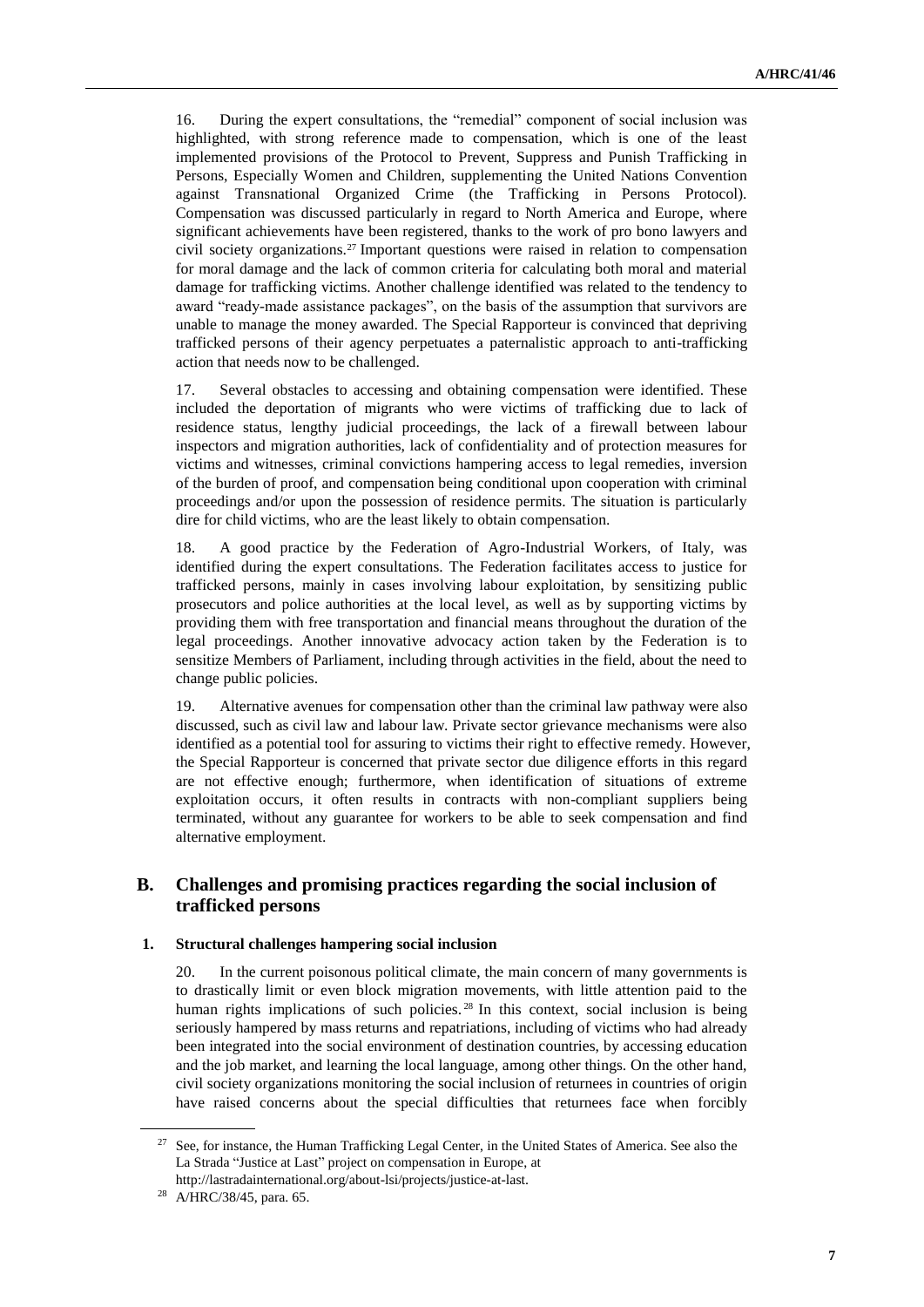returned. It was reported that, in particular, people returning to non-European countries experienced a "cultural clash", as they felt they no longer belonged to their country of origin and were ready to be retrafficked in an attempt to fulfil their wish to migrate.

21. Moreover, for those forcibly or voluntarily returning to their country of origin, viable long-term social inclusion options are limited, due to various factors, including unemployment, poor labour market regulations, or austerity measures that result in underfunded, underprioritized or underdeveloped social services. Furthermore, options in many countries are limited by a variety of laws or practices that discriminate on the basis of gender, nationality or other status. A major and underestimated challenge concerns children born out of rape as a result of trafficking. For instance, it was reported that Yazidi women subjected to sexual enslavement by Islamic State in Iraq and the Levant (ISIL) could not register their babies born as a result of rape, because Iraqi law only allows for children to be registered under the name of the father. Since the father would in most cases be an ISIL member, in accordance with Iraqi law, registered children would automatically become Muslim, with no consideration of the mother's faith. As a result, Yazidi women survivors refuse to register their children, which results in most children becoming stateless and having no access to fundamental rights. In the Middle East, non-governmental organizations (NGOs) have reported considerable challenges in registering the births of migrant children, due to the absence of pathways to legal residency or citizenship.

22. Legislation can also severely affect the possibility for trafficked persons to access remedies: for instance, in some countries, migrants' work permits are tied to a single employer, with no possibility for workers to change their employer without his or her permission, to report their employer or to claim compensation, without running the risk of falling foul of the law or being otherwise penalized – including through administrative detention – for having become undocumented migrants. Therefore, the Special Rapporteur advocates for the abolition of the *kafalah* system.

23. Other structural challenges relate to a lack of financial resources devoted by the State to long-term services, and to the viability and sustainability, in general, of support programmes, as well as to the lack of monitoring and evaluation in the long term.

#### **2. Ensuring survivors' empowerment and agency through their meaningful participation: a central element for trafficked persons' social inclusion**

24. The successful and sustainable social inclusion of trafficked persons requires that their needs be carefully and individually assessed at various stages of their recovery. It requires intensive and individualized planning, as some trafficked persons will require more services, support or time than others. The Special Rapporteur is mindful that this individualized approach may be difficult to implement for States. In order to overcome the challenges that it entails and ensure a safe and dignified social inclusion into societies, the Special Rapporteur believes that it is key to engage directly with survivors through an inclusive and participatory process, in the design, implementation and evaluation phases of interventions. Experience shows that peer-to-peer groups led by feminist organizations have been instrumental in victims' recovery. In particular, the feminist practice of meaningful relationships among women, including survivors, has been, in many cases, a driving factor in trafficked women and girls being able to achieve self-esteem and empowerment and subsequently being able to enjoy free, equal and respectful personal relationships, despite the trauma borne during their exploitation.<sup>29</sup> In some countries, such as Nepal and Thailand, trafficked women have established self-organized groups and have become key actors in anti-trafficking work.<sup>30</sup>

25. Participation by survivors also plays a decisive role in benchmarking, monitoring and measuring social inclusion progress. Furthermore, survivors' participation in decisionmaking can stimulate their agency and ensure a victim-centred approach to social inclusion policies, based on what they want for themselves. During the expert consultations, the Special Rapporteur was impressed by the work of Aaprabasi Mahila Kamdar Samuha

<sup>&</sup>lt;sup>29</sup> Submission to the Special Rapporteur from BeFree.

<sup>30</sup> See, for example, Shakti Samuha, in Nepal, and Live Our Lives Group, in Thailand.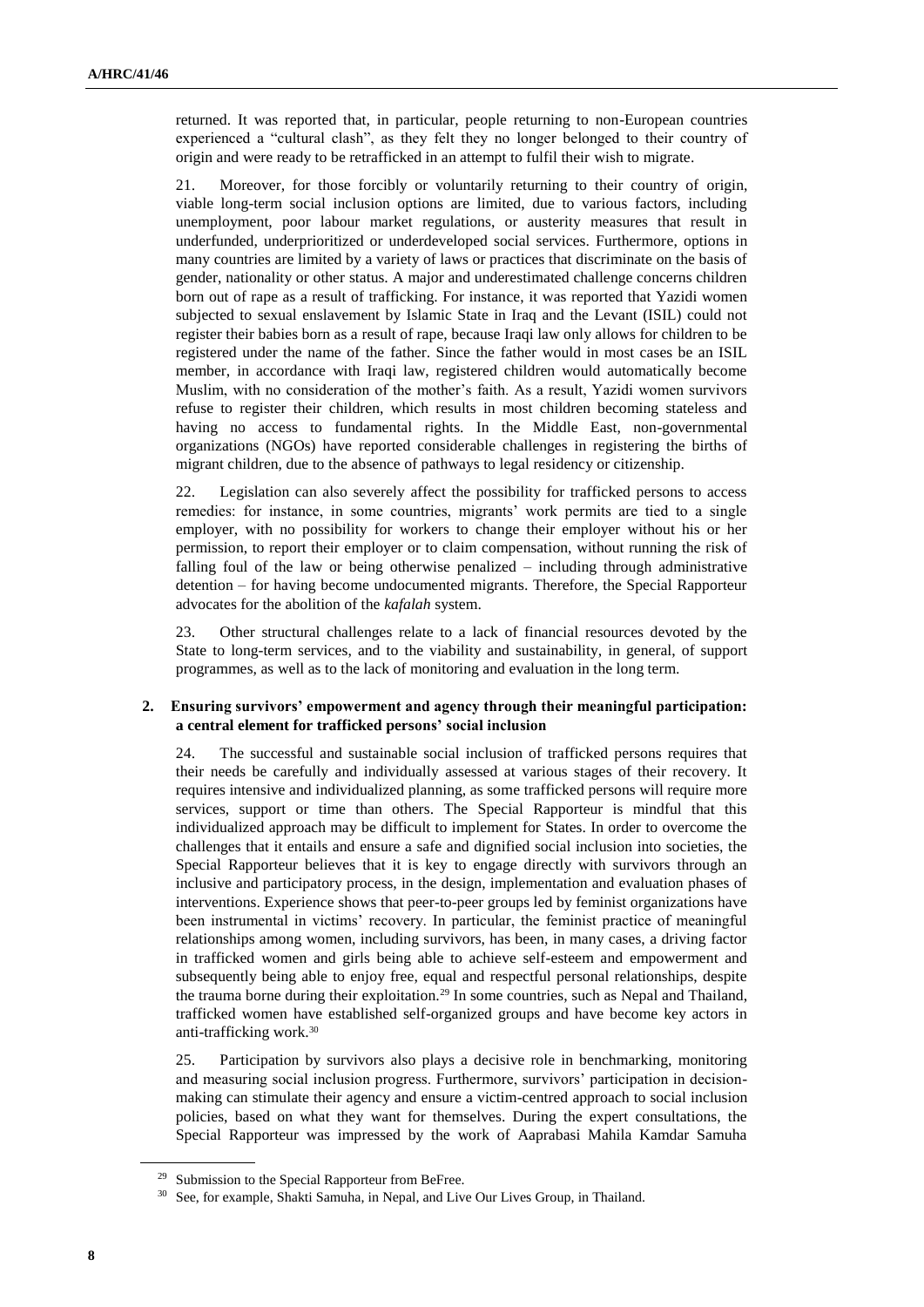(AMKAS) in Nepal, an NGO made up entirely of women migrant workers, including survivors of trafficking for labour exploitation, especially for domestic servitude, who carry out national and international advocacy work, as well as paralegal and psychosocial counselling, and work for survivors' economic empowerment. They have achieved impressive results in terms of survivors' economic empowerment, by mapping the skills that returnees possess against the demands of the market, and by setting up small collective businesses, taking into account survivors' interests. In order to set up businesses, they created cooperatives out of their savings, where each woman returnee can take a loan to start an activity of her choice at much lower interest rates than those charged by banks, which very often are not keen on giving loans to women. Out of a spirit of mutual trust born of having shared similar exploitative working conditions, women running these cooperatives were able to make them profitable in only six years, breaking all forms of gender stereotype and of stigma associated with their trafficking and exploitation experience.

26. Another interesting practice as regards survivor-led empowerment projects is that of Polaris, an NGO in the United States of America, which has recently launched Survivor Innovation Labs. The project consists of a database of about 200 survivors who are offered a variety of paid consultancies in the anti-trafficking field and who can choose when, where, how often, and on what topics they work. Recognizing that many survivors have no interest in anti-trafficking work, Polaris also works to establish corporate partnerships in sectors such as hospitality, social media, technology and aviation to create scalable survivorcentred employment models. As emphasized by survivors themselves, their participation in anti-trafficking actions should always remain voluntary.

27. In Asia, the Global Alliance Against Traffic in Women network facilitates peer support groups of survivors who advise trafficked persons still in their recovery phase on various issues related to their integration process. This network of NGOs has also raised concerns around the risk of dependency that support programmes can create. Service providers need to strike a balance between providing assistance and building autonomy. It is also important to have standards of care and case supervision which can identify and address issues related to victims' dependency on care providers, as they arise. Having come from a position of heavy dependency on traffickers, participation and decision-making power are new models of behaviour for trafficked persons, towards which they are often, at least initially, ambivalent.

28. Peer-to-peer support has also been successful in promoting survivors' integration in the Netherlands. The NGO Humanitas has been working with a system of "buddies" for trafficked persons, especially victims of sexual exploitation. The buddies are volunteers, often survivors of trafficking themselves. They serve as guides for navigating society and the labour market in the Netherlands, and also, having experienced trafficking themselves, as psychological support. This gives two-way assistance to victims of trafficking to help them find their place in the host society.

29. Noting with concern that civil society is facing increasing challenges in almost all countries of the world today, the Special Rapporteur recalls that civil society plays a formidable role in this field, as it offers grass-roots experience, expertise and flexibility. She underscores that it can also play an important role in sensitizing families and communities to understand and accept survivors.

#### **3. Restoring trafficked persons' dignity and reputation**

#### **(a) Combating stigma, discrimination and xenophobia**

30. Escaping from trafficking is a critical moment for victims. Yet, returning to "normal" life is an even more complex, long and challenging process for trafficked persons, who, in some cases, were already marginalized prior to their trafficking experience. In many contexts, the first steps following trafficking are accompanied by a set of challenges that directly affect victims' dignity and reputation. Victims of trafficking for the purpose of sexual exploitation, mainly women and girls, may face stigma related to the nature of the experience they went through. Others may have been exposed to HIV/AIDS and other sexually transmitted diseases, which may increase their marginalization. It is frequent for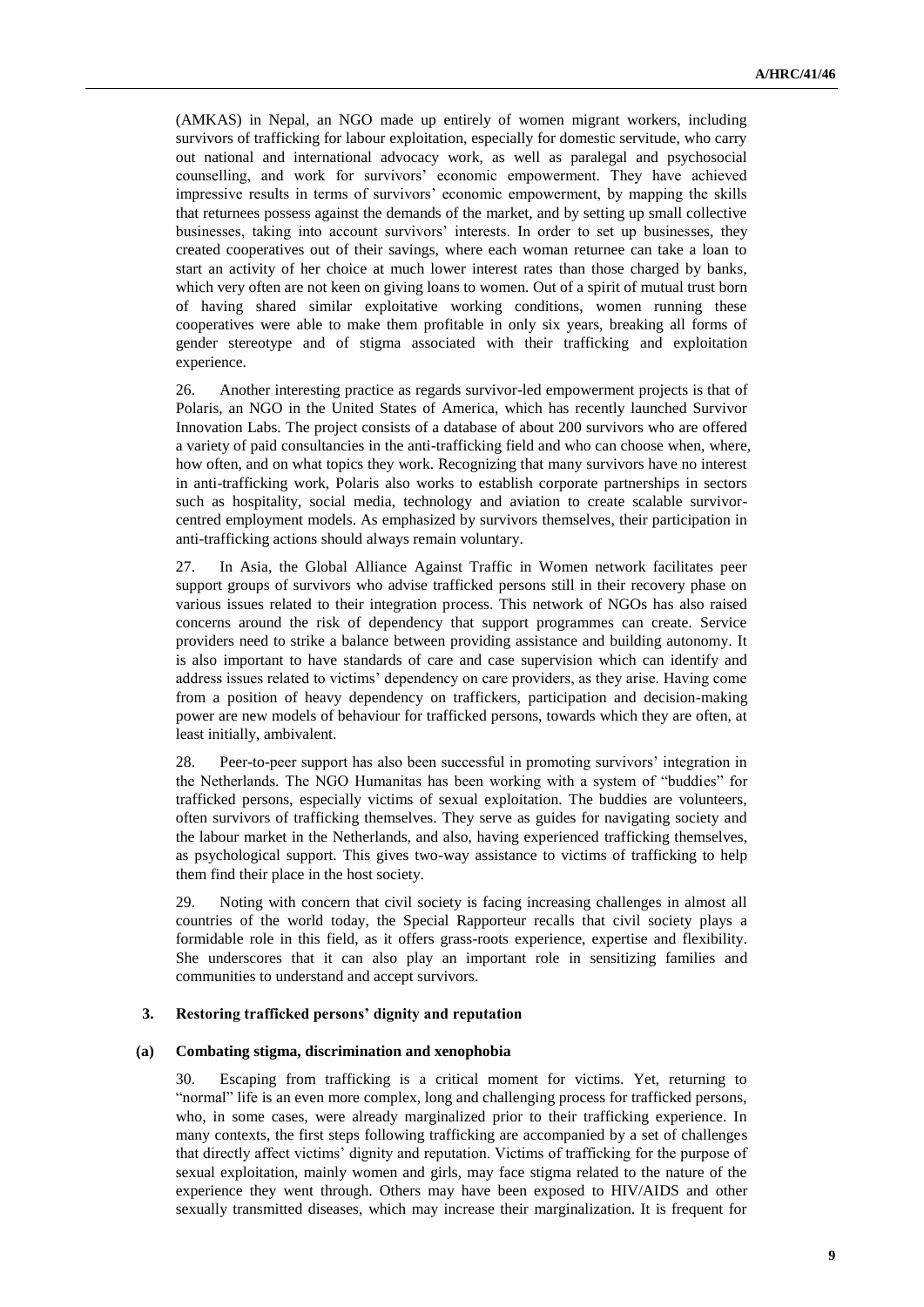trafficked persons to face negative and judgmental reactions from their family members and/or their community, who may blame them for an association with prostitution or for failed labour migration and unfulfilled expectations. Repatriation can also create tensions within families or communities, as the victims' behaviours may be neither understood, nor accepted, leading to further interpersonal tensions and possibly social exclusion. Overcoming discrimination and stigmatization related to the perception that society may have of trafficking victims, and keeping in mind a gender-sensitive approach when addressing these factors, is paramount in order to achieve their social inclusion. Similarly, assisting the person's family is essential in order for victims to regain self-acceptance, selfesteem and motivation, while at the same time ensuring the survivor's independence and agency. Social inclusion thus encompasses not only survivors' empowerment, but also their acceptance by their families and society as a whole. In this regard, faith-based organizations play a pivotal role in reducing stigma associated with trafficking in persons and in facilitating the social inclusion of trafficked persons in their families, communities and society as a whole.<sup>31</sup>

31. In addition to stigma, migrants who are victims of trafficking may also face xenophobia, intolerance and intersectional discrimination. States' obligations to prohibit discrimination on any grounds, including race, sex, gender, sexual orientation and gender identity, ethnicity, or any other status, such as migratory status or the status of victim of trafficking, should be enforced as a prerequisite to trafficked persons' social inclusion. The Special Rapporteur stresses that States, in cooperation with civil society, should provide trafficked persons with comprehensive and easily accessible and understandable information about assistance options at all times in their recovery. She notes with interest programmes such as the one provided in Germany through which refugees, including trafficking victims, can have access to migration counselling and to integration courses, generally consisting of 600 hours of language training and 100 hours of cultural orientation. Cultural outreach allows trafficked persons to become acquainted with their rights, with cultural differences that may exist with their home countries, and with the means that may contribute to their social inclusion.

32. IOM has noted that, in certain contexts, limited support systems and uncertain livelihoods can lead to perceived competition for scarce resources, contributing to community instability and making reintegration and social inclusion difficult.<sup>32</sup> In order to address this challenge, the Special Rapporteur echoes the recommendations made by the Special Rapporteur on the human rights of migrants, who noted in his recent study on the return and reintegration of migrants that: "Reintegration should be addressed at the individual, family and community levels … Reintegration programmes should link with national, regional and international development plans and include local economic development strategies. Prior to the return of migrants, an assessment of the labour market, institutional capacities, prevailing socioeconomic and environmental conditions, services and infrastructure should be carried out."<sup>33</sup>

33. Political, religious and community leaders have a key role to play to combat stigma and discrimination. For instance, it was reported that Yazidi survivors returning to Iraq after having been held captive by ISIL expressed their desire to meet their spiritual leaders and benefit from a "purification" ceremony with the aim of bringing back their initial Yazidi faith and "cancelling" forced conversion to ISIL ideology. An NGO, Yazda, took an innovative and survivor-led approach in this regard, by helping to implement these ceremonies and organizing around 100 trips to Lalish, the holiest Yazidi place, for around 500 survivors. This highly therapeutic ritual, coupled with public statements by the highest Yazidi spiritual leader reassuring communities that "those rescued remain pure Yazidis and everyone should cooperate so that victims can return to their normal lives and integrate into society" contributed substantially to their social inclusion.<sup>34</sup> In the same vein, the initiative

<sup>31</sup> See Caritas Internationalis, Talitha Kum, Churches' Commission for Migrants in Europe, and World Vision International, among others.

<sup>&</sup>lt;sup>32</sup> Submission to the Special Rapporteur from IOM.

<sup>33</sup> A/HRC/38/41, paras. 58–59.

<sup>&</sup>lt;sup>34</sup> Submission to the Special Rapporteur by Yazda.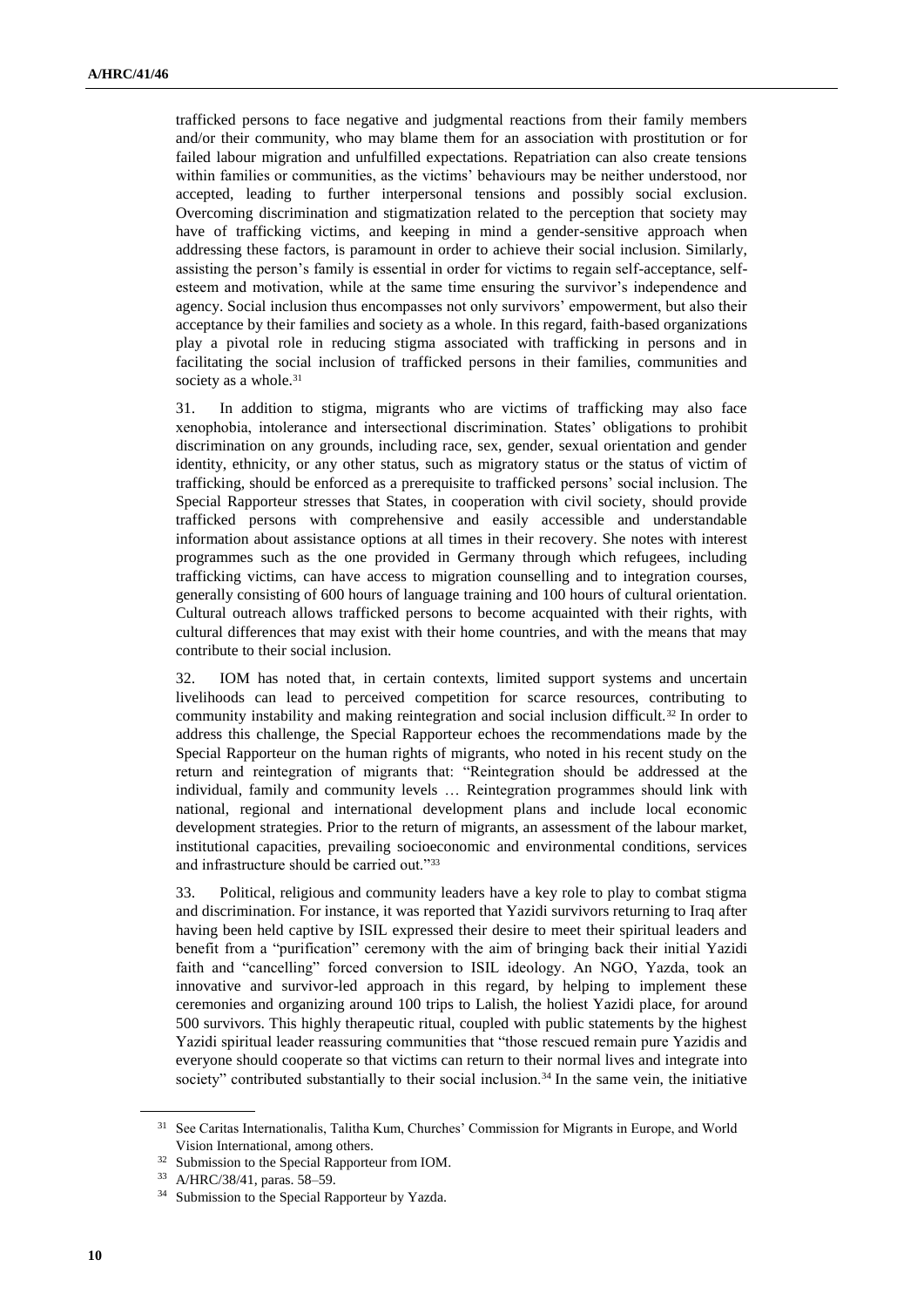of Oba Ewuare II of Benin, the traditional leader of Edo State, the Nigerian State most affected by international trafficking, was equally successful in lifting trafficking victims out of the "oath of secrecy" and placing a curse on traffickers. This action produced unprecedented results and proved to be extremely impactful on the lives of thousands of women and girls in Nigeria and abroad.

#### **(b) Ensuring non-criminalization of trafficked persons**

34. In some countries, victims experience detention for offences, such as pickpocketing, smuggling or drug trafficking, that they were forced to commit as a result of being trafficked. They also experience detention, when trafficked for the purpose of sexual exploitation, in countries where prostitution/sex work is illegal.

35. Often, victims' perceived or actual involvement in an illegal behaviour while trafficked results in stigma, which can have long-term adverse impacts. An arrest record, or worse, a criminal conviction, can cause lifelong restricted access to basic services and needs, such as employment, housing, a residence permit, and bank loans, even long after they have escaped their traffickers. In many cases, educational, housing and employment opportunities require a background check, which includes an assessment of the criminal and/or employment history of an individual. Failing to clear a criminal records check constitutes an insurmountable barrier for survivors. Trafficked children, who may have been charged with offences related directly to their having been exploited, such as for pickpocketing or cannabis cultivation, may also find it difficult to return to school, due to discrimination and stigma arising from criminal convictions.

36. According to Recommended Principles and Guidelines on Human Rights and Human Trafficking, published by the Office of the United Nations High Commissioner for Human Rights, "trafficked persons shall not be detained, charged or prosecuted for the illegality of their entry into or residence in countries of transit and destination, or for their involvement in unlawful activities to the extent that such involvement is a direct consequence of their situation as trafficked persons". The Special Rapporteur regrets that this principle is rarely implemented by the competent authorities in States, and advocates for its recognition and enforcement. In this respect, she welcomes the adoption in Montenegro of new guidelines on non-punishment of victims of trafficking in human beings for involvement in illegal activities that they were compelled to take part in in the context of being trafficked.

#### **4. Guaranteeing trafficked persons' safety and stability**

#### **(a) Providing trafficked persons with access to asylum or residence status**

37. The trauma associated with trafficking often endures even after a victim has reached a safe environment. In some cases, victims are returned to the situation that they were in prior to being trafficked, that is to say, to the same social and economic conditions that served as push factors. Ensuring that no victim is returned to a situation where he or she may be at risk of being retrafficked is key. In this context, it is necessary that trafficked persons, whether they return to their country of origin or integrate into transit or destination countries, feel safe to live an independent life. For that purpose, obtaining residence status is a primary prerequisite, without which a survivor remains vulnerable to being retrafficked. Without residence status that formalizes their stay in a particular country, survivors may find it difficult to access services and accommodation, or to register a business. This also applies to children who are born out of rape as a result of trafficking, given that their right to birth registration is a precondition for the enjoyment of all other rights. Consular offices can play an important role in providing identity documents to victims of trafficking. However, NGOs have reported several challenges faced by survivors of trafficking and by other vulnerable migrants in accessing consular services; some victims of trafficking have reported being unable to access consular services on account of stigma, migration bans and heavy caseloads.

38. In line with article 7 of the Trafficking in Persons Protocol, many States grant temporary residence to victims of trafficking. In most cases, temporary residence permits granted to trafficked persons allow them to work. However, a serious concern is that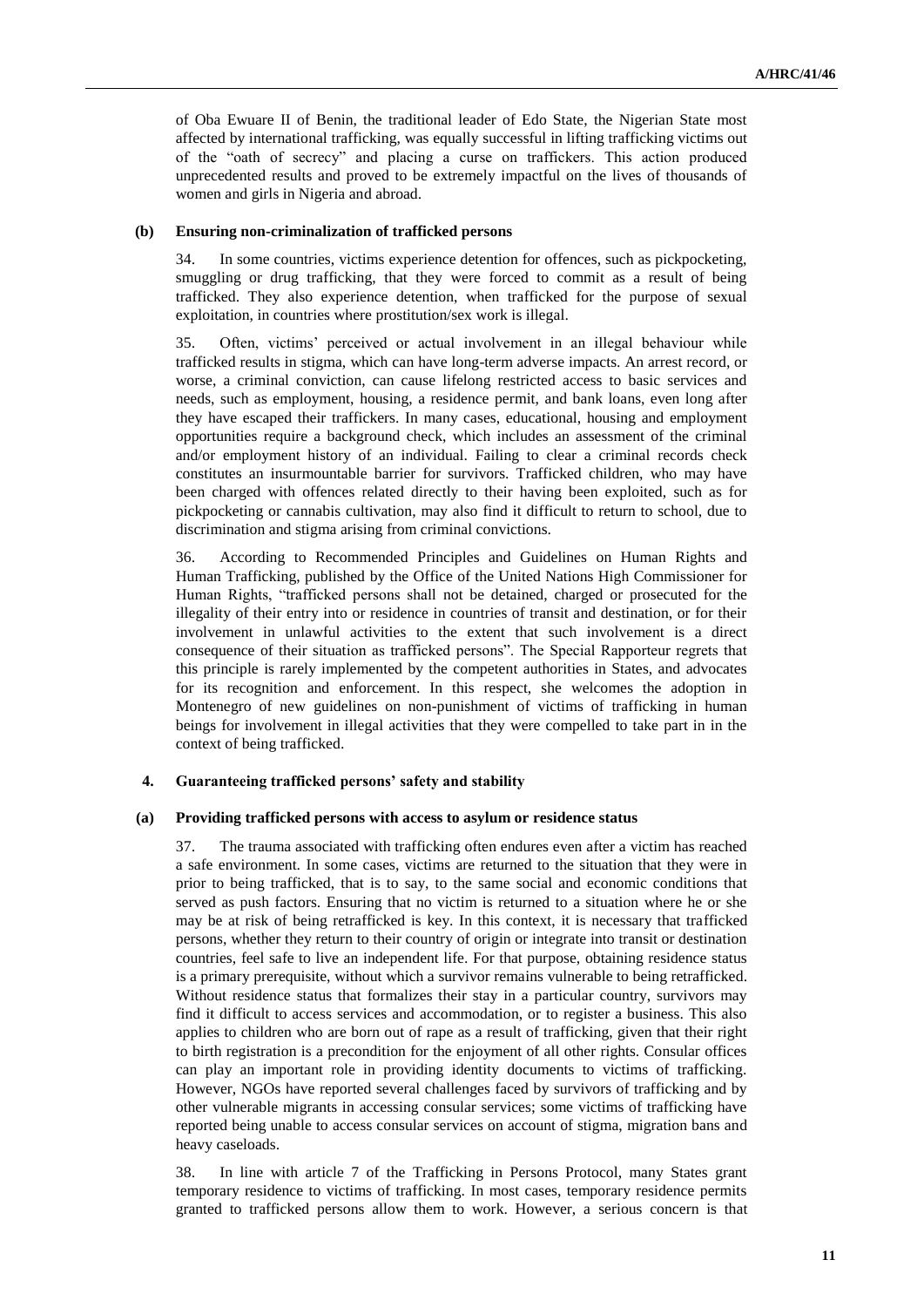temporary or permanent residence permits – as well as other social inclusion measures – are often conditional upon victims' cooperation with the criminal justice system and upon formal identification as victims by law enforcement authorities. In this regard, existing nonconditional national systems provide examples of best practices to be replicated elsewhere. Moreover, the pilot/temporary regulation currently in place in the Netherlands on the plausibility of victimhood, which can facilitate – if there is no successful court case – trafficked persons' access to support and residence, is a promising practice.

39. Some States are increasingly integrating anti-trafficking measures into asylum procedures, by granting asylum or, where appropriate, subsidiary protection, to potential victims who would face a risk of persecution, torture or other irreparable harm eventually resulting in retrafficking if returned to their countries, and at the same time referring them to anti-trafficking services, with the consent of the person concerned.

40. The Special Rapporteur also shares the concern expressed by the Secretary-General that even when trafficked persons have the right to receive temporary residence and work permits, the processes are often lengthy and difficult to navigate, which impedes their access to services.<sup>35</sup> She also notes that the duration of residence permits can vary greatly from one country to another but is generally too short.

#### **(b) Ensuring trafficked persons' right to family reunification**

41. Another important challenge to social inclusion of trafficked persons relates to their ability to reunite with their families, if they wish to do so. In Costa Rica, article 50 of Law 9095/2013 explicitly refers to family reintegration, community reintegration, education, and work and economic reintegration of victims and their dependents, and can be used by survivors to reunite with their family. In the United States of America, T visa holders have the opportunity to obtain non-immigration status for certain family members in the form of derivative T visas.<sup>36</sup> In Togo, trafficking victims returning forcibly or voluntarily to the country receive support for their return, including in terms of family reunification.

42. The Special Rapporteur acknowledges that victims of trafficking have, in some cases, escaped from situations of violence and exploitation within their families and communities and may not wish to return to the source of their trafficking cycle. Therefore, trafficked persons' right to reunite with their families must be implemented only if they wish it to be. In that case, family reunification must be considered a central component of their social inclusion in society.

### **(c) Guaranteeing trafficked persons' access to long-term medical services and safe and affordable accommodation**

43. Physical, mental and emotional well-being is fundamental in order for survivors to rebuild their lives. Trafficking exposes victims to an array of health problems. While shortterm psychosocial support and emergency medical care is provided to victims in most countries, access to long-term and affordable medical care, especially as regards psychiatric support, is missing almost everywhere. In addition, medical care is often linked to stay in a shelter and is geared towards a specific type of victim, mostly women and girls trafficked for sexual exploitation.<sup>37</sup> International law requires that States provide trafficking victims with the means necessary for their rehabilitation and recovery. These must include medical and psychological care, as well as legal and social services, such as shelter, counselling, health services and linguistic support.<sup>38</sup> The Centre for Studies on Leadership and

<sup>35</sup> A/73/263, para. 53.

<sup>36</sup> A/HRC/35/37/Add.2, para. 65.

<sup>37</sup> Roberto Forin and Claire Healy, *Trafficking along Migration Routes to Europe: Bridging the Gap between Migration, Asylum and Anti-Trafficking* (International Centre for Migration Policy Development, 2018); and Elena Petreska, "Reintegration of victims of trafficking in Bulgaria: supporting social inclusion and economic empowerment" (International Centre for Migration Policy Development policy brief, May 2018).

<sup>38</sup> A/69/269, para. 13. See also Committee on Economic, Social and Cultural Rights, general comment No. 23 (2016) on the right to just and favourable conditions of work, para. 50; Committee on the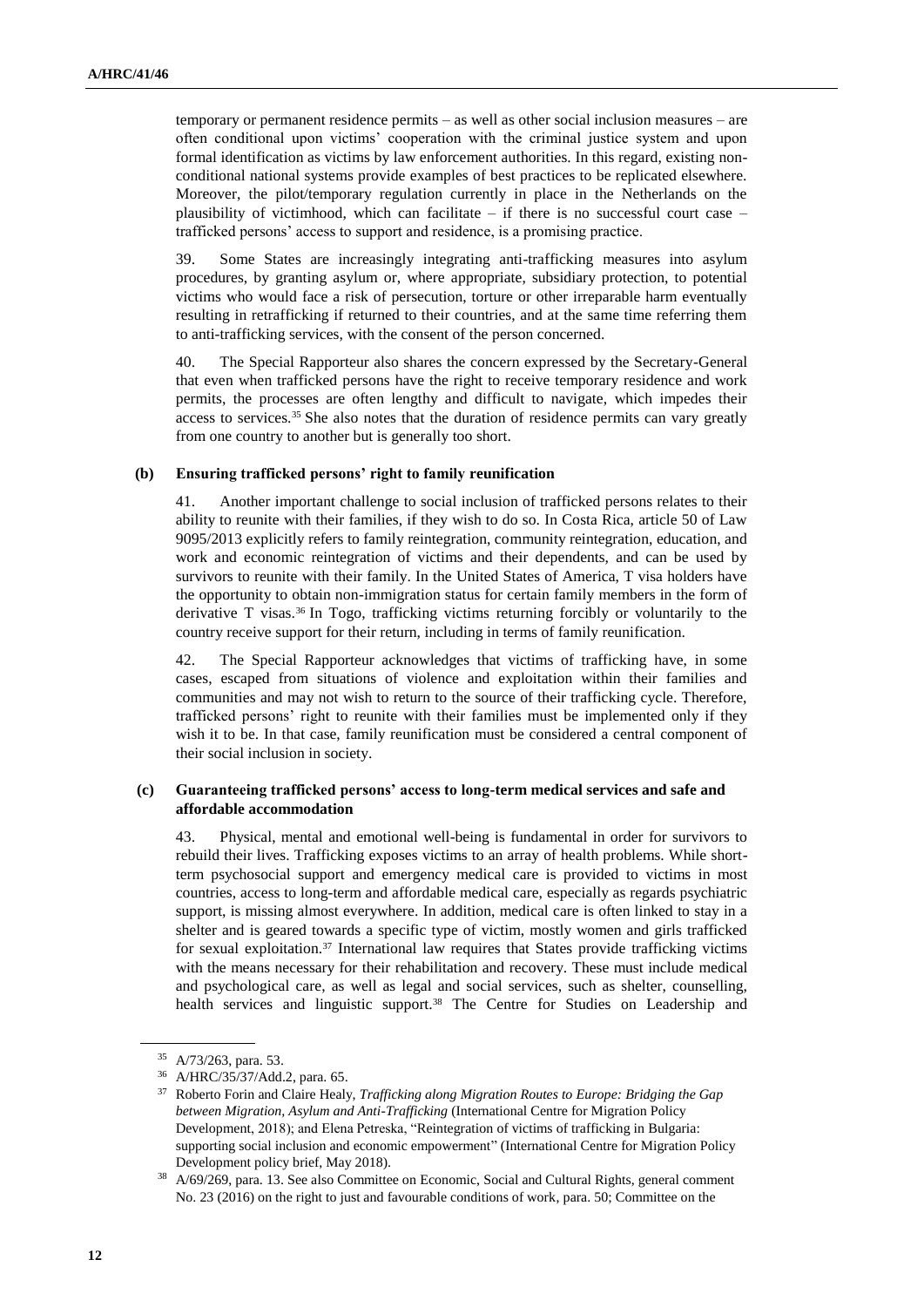Promotion of Human Rights, in the Democratic Republic of the Congo, reported that lack of medical care, psychosocial support and social protection measures for victims of trafficking, especially for children who had been forcibly recruited as child soldiers and for victims of sexual slavery, weakened the social tissue of a society and hampered the consolidation of peace, as it affected the community's resilience and willingness to look for peaceful and durable solutions.

44. The provision of safe, satisfactory and affordable accommodation is another important step to ensure survivors' autonomy and social inclusion. Two organizations in Poland – La Strada, the Foundation against Human Trafficking and Slavery; and Po MOC, the Mary Immaculate Association for Women and Children – run the National Intervention and Consultation Centre for Victims of Trafficking, which, by means of government funding, provides every victim with a case manager who assists them in various ways, such as the preparation of documents required to regularize residence, and searching for accommodation and employment. In Austria, the Government supports LEFÖ, an NGO that provides women victims of trafficking with housing arrangements in residential buildings. In practice, survivors have regular neighbours, communal spaces and shared responsibilities. Counsellors from the organization accompany women and girls in this process, including by discussing how to budget for household expenses, how to use the transportation system, and where to buy what, and how, with the ultimate aim of facilitating their social inclusion. Similarly, On the Road is an NGO that sets up residential accommodation options for trafficked persons in Italy, to ensure their full autonomy as the final step in the social inclusion process.<sup>39</sup> While very often specialized shelters are able to provide a wide range of medical and social aid, this approach needs further development to enable trafficked persons to enjoy different types of accommodation, depending on their recovery status. The above-mentioned practices offer flexible arrangements that can be easily adapted to survivors' needs in the long term. Unfortunately, in some countries, accommodation or access to services is limited to individuals who have regular status in the country.

45. It was also reported that shelters for trafficked persons are almost exclusively designed for women and children. On this matter, challenges have been identified regarding the lack of shelters for trafficked men. Serious challenges also exist concerning the choice of the most appropriate accommodation for transgender persons who have been trafficked.

#### **(d) Developing recreational activities**

46. Recreational activities can be particularly effective in achieving social inclusion. Several promising practices exist in this field, though most of them are carried out by civil society organizations who heavily rely on donors' funding. In the United Kingdom of Great Britain and Northern Ireland, the Home Office's Child Trafficking Protection Fund supports a project that provides therapeutic group work for young people who have been trafficked internally. The therapy is designed to increase young people's ability to develop healthy relationships, team skills and confidence, with the overall aim of increasing resilience and preventing retrafficking. This model also includes activities such as horse riding and horse care as a creative way of supporting young people healing from their trauma. Similarly, the Helen Bamber Foundation provides a range of activities to its beneficiaries, including English language and computing classes, as well as drawing, painting, photography, football and singing groups. An essential part of the programme has been to develop links with local colleges, universities and businesses that provide opportunities for survivors to improve the skills they need in order to re-enter the workforce. In the Republic of Korea, the Ministry of Gender Equality and Family offers victims of sexual exploitation a wide range of programmes, which include art, music, dance and play therapies, that have reportedly led to positive results. <sup>40</sup> In Norway, the Christian

Elimination of Discrimination against Women, general recommendation No. 35 (2017) on genderbased violence against women, updating general recommendation No. 19, para. 33; and A/HRC/36/43, para. 35.

Submission to the Special Rapporteur from On the Road.

<sup>40</sup> A/70/222, para. 58.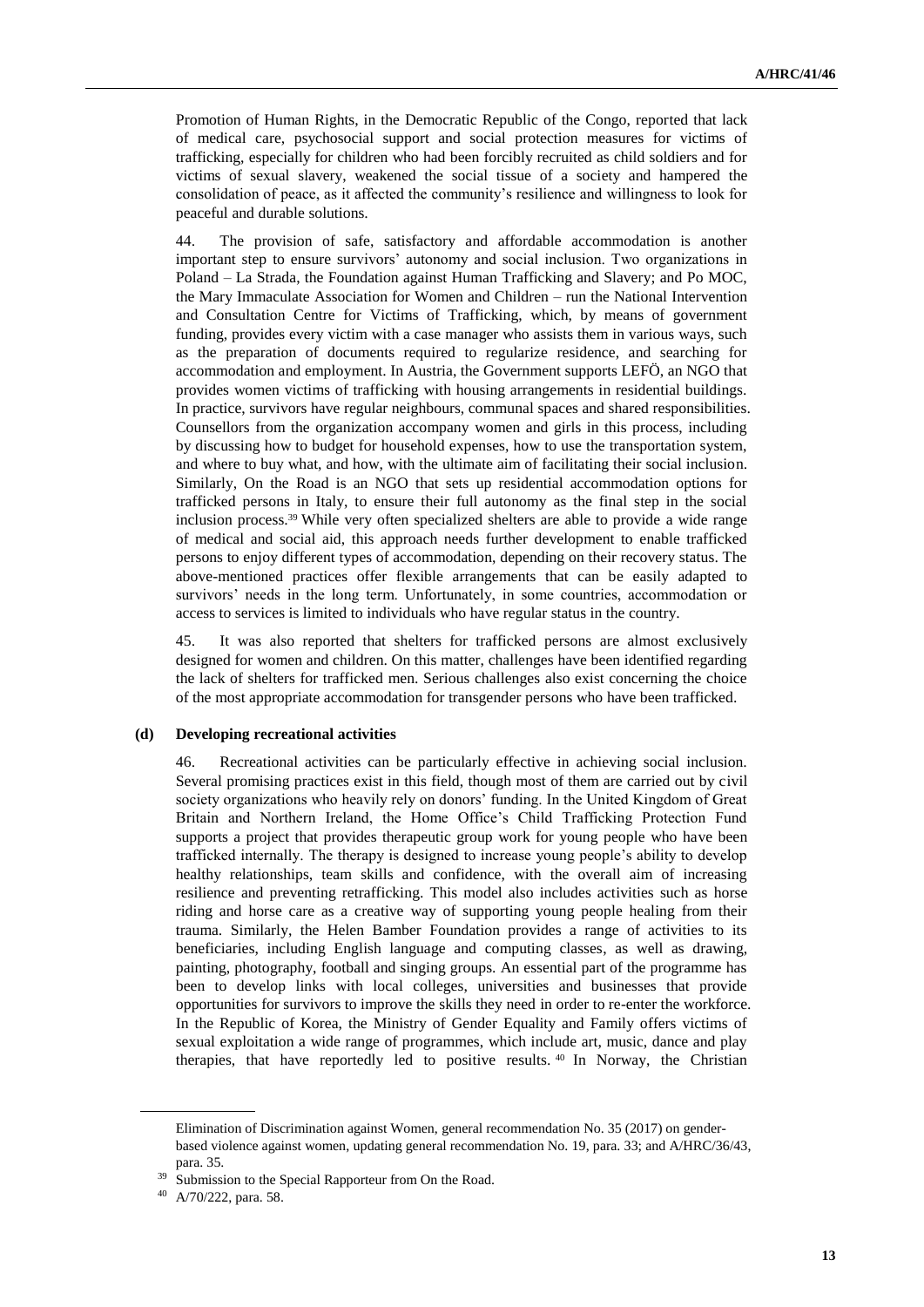Intercultural Work organization teaches Norwegian classes, and organizes inclusion activities, such as swimming lessons and walks.

47. Recreational activities are particularly important for children, who often require long-term psychological care and counselling on interpersonal relationships based on mutual respect, non-violence and non-stereotyped gender roles. In Greece, the Ministry of Labour, Social Security and Social Solidarity has developed the new Guardianship Law, adopted in July 2018, which promotes the protection and social inclusion of unaccompanied minors. The guardians are professionals who receive training on how to sensitively support children in all their activities. In Nigeria, the Youth Resource Centre run by the NGO Idia Renaissance provides skill acquisition programmes, but also health and social counselling, including on HIV/AIDS, in safe and confidential settings, as well as facilities such as indoor games. The innovative aspect of such a project is that it functions on the basis of mixed groups of young people composed both of returnees, including trafficked persons, and of those who are willing to migrate and could become potential victims. The aim is to boost youth economic empowerment, but also prevention and awareness-raising, by avoiding stigma and discrimination through peer-to-peer experience-sharing.

#### **5. Supporting trafficked persons' economic empowerment**

#### **(a) Promoting trafficked persons' economic opportunities**

48. For many survivors, access to employment and hence to economic independence is the most important aspect that can lead to their social inclusion. Economic empowerment is of paramount importance for the psychological well-being of individuals, as it increases self-esteem and self-fulfilment, contributing to social recognition and inclusion.

49. The Special Rapporteur is mindful that finding a decently paid job can be particularly difficult for trafficked persons. She regrets that, too often, vocational programmes provided to them are not in line with their needs and skills, nor are they matched to the actual labour market in the community. These programmes are often built around activities such as sewing, knitting, weaving, hairdressing or cooking, without much consideration being paid to the interests of the persons concerned or the reality of the labour market. Some civil society organizations have also noted that these activities reinforce existing gender stereotypes, while others have observed that they are jobs that usually generate low levels of income, which may not be conducive to social inclusion and may result in retrafficking, especially where survivors have to support family members.

50. The Special Rapporteur is also convinced that States should work more closely with the private sector. Public–private partnerships may not only take the form of jobs, but may also include vocational and financial training or other activities to reinforce survivors' integration in the local social fabric. Mindful that previous experiences have shown that some employers of survivors have behaved abusively after learning about their background, the relevant authorities should carry out close monitoring to prevent revictimization.

51. In terms of private sector responses, businesses should make sure that immediate assistance programmes as well as long-term assistance programmes to address cases found in the course of their operations, or those of their suppliers, are well coordinated with national and local authorities and with civil society. Businesses should be encouraged to work alongside their suppliers to transform exploitative working conditions and practices into a safe working environment that offers guarantees of non-repetition and opportunities for survivors. Only in cases of extreme exploitation or when a subcontractor has failed to comply with the suggested changes should contracts be terminated, and viable alternative solutions for workers should be immediately implemented. In this regard, interesting guidance can be found in the IOM Remediation Guidelines for Victims of Exploitation in Extended Mineral Supply Chains.

52. Demonstrating to the family and the community the benefits of survivors of trafficking getting decent work is another aspect that is fundamental to preventing retrafficking. An interesting example of economic empowerment is that of the NGO Annie Cannons, which focuses specifically on survivors' professional development and full-time employment. The organization provides survivors with a six-month training programme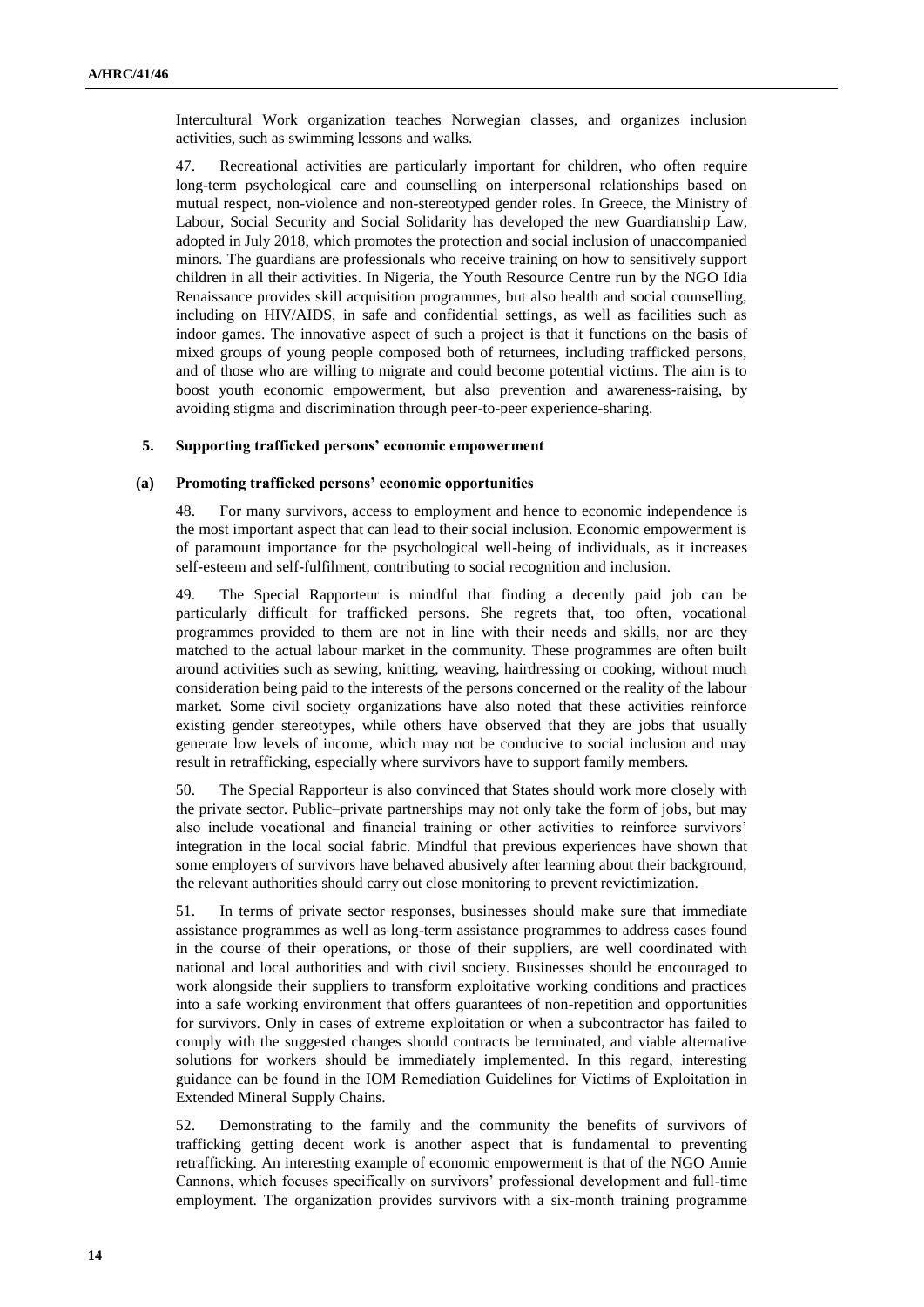where they spend four hours a day, four days a week, engaging in professional skillsbuilding and technology training in the form of coding boot camps. As survivors work through the training programme, they are given the opportunity to take on paid projects with external clients. As they continue to build their skills and expertise, their project portfolios increase in complexity and the income they earn rises. Another critical component in the model is the partnerships that are built to ensure that each beneficiary has access to comprehensive service provision, such as for childcare, therapy, and legal advocacy. Upon completion of the programme, beneficiaries move on to full-time employment.

53. The Special Rapporteur also welcomes the efforts of the Associazione Comunità Papa Giovanni XXIII, which supports women survivors in accessing the *haute couture* dress production in some parts of Italy. The Special Rapporteur was also positively impressed by the work of IOM in Ethiopia, which has recently faced the emergency of mass returns – estimated at 200,000 persons in 2018 alone – of vulnerable Ethiopian migrants, including trafficked persons, from Saudi Arabia. In order to support the reintegration of vulnerable returnees, IOM has been liaising with the private sector and forged partnerships with private firms to secure employment opportunities. This is the case of Penda Manufacturing PLC, a paper recycling company in Addis Ababa, with which IOM entered into an agreement. In cooperation with the Addis Ababa City Administration, the company collects paper from 7,000 micro-enterprise collectors in the city. As part of this agreement, the company has been collecting and recycling waste paper from IOM – thereby reducing that organization's ecological footprint – and has so far employed 25 female Ethiopian returnees from Saudi Arabia, who are running mobile paper waste deposit sites, collecting waste paper for which Penda Manufacturing PLC compensates them. The Special Rapporteur also commends the IOM community-based reintegration programmes implemented by civil society organizations in Nigeria, such as the Committee for the Support of the Dignity of Women and the Society for the Empowerment of Young Persons, in areas heavily affected by returns, whereby, in consultation with the community, a mapping of business opportunities available is conducted, and community businesses, such as for the production of pineapple juice and other fruit juices, for palm oil and vegetable oil processing and for cassava processing, are being set up in Edo and Delta States. These initiatives are likely to reduce the stigma associated with returns, by enriching entire communities at risk and providing socioeconomic reintegration opportunities.<sup>41</sup>

54. The Special Rapporteur was also impressed by the work of SPARK, an NGO in Burundi, which has adopted the 3x6 approach developed by the United Nations Development Programme for the social inclusion of migrant returnees. Once vulnerable persons are identified, they are enrolled in rapid income-generation projects, which always include a compulsory savings component deposited in a savings account at a local microfinance institution. After the completion of cash-for-work projects, they are encouraged to join hands with their peers, drawing on their three months' savings, to begin joint income-generating activities. In order to encourage collective investments, each group generates an additional investment that equates to three times the amount of the savings. Prior to the approval of the business plan, a feasibility study is conducted to assess market opportunities in the selected area of operations. From 2015 to the present time, the project has benefited 3,000 returnees. Such an approach could be replicated on a larger scale.

55. Another innovative approach is that adopted by the NGO On the Road, in Central America (Costa Rica, El Salvador, Guatemala and Mexico). On the Road aims to reach out to the most marginalized communities for the creation of "street businesses" (such as repairing bicycles, selling food or selling other merchandise, in the street). As part of this project, the organization carries out a market analysis and provides survivors with appropriate business plans, as well as with legal, financial and promotional skills.<sup>42</sup>

<sup>&</sup>lt;sup>41</sup> Submissions to the Special Rapporteur from the Society for the Empowerment of Young Persons and IOM.

<sup>42</sup> Submission to the Special Rapporteur from On the Road.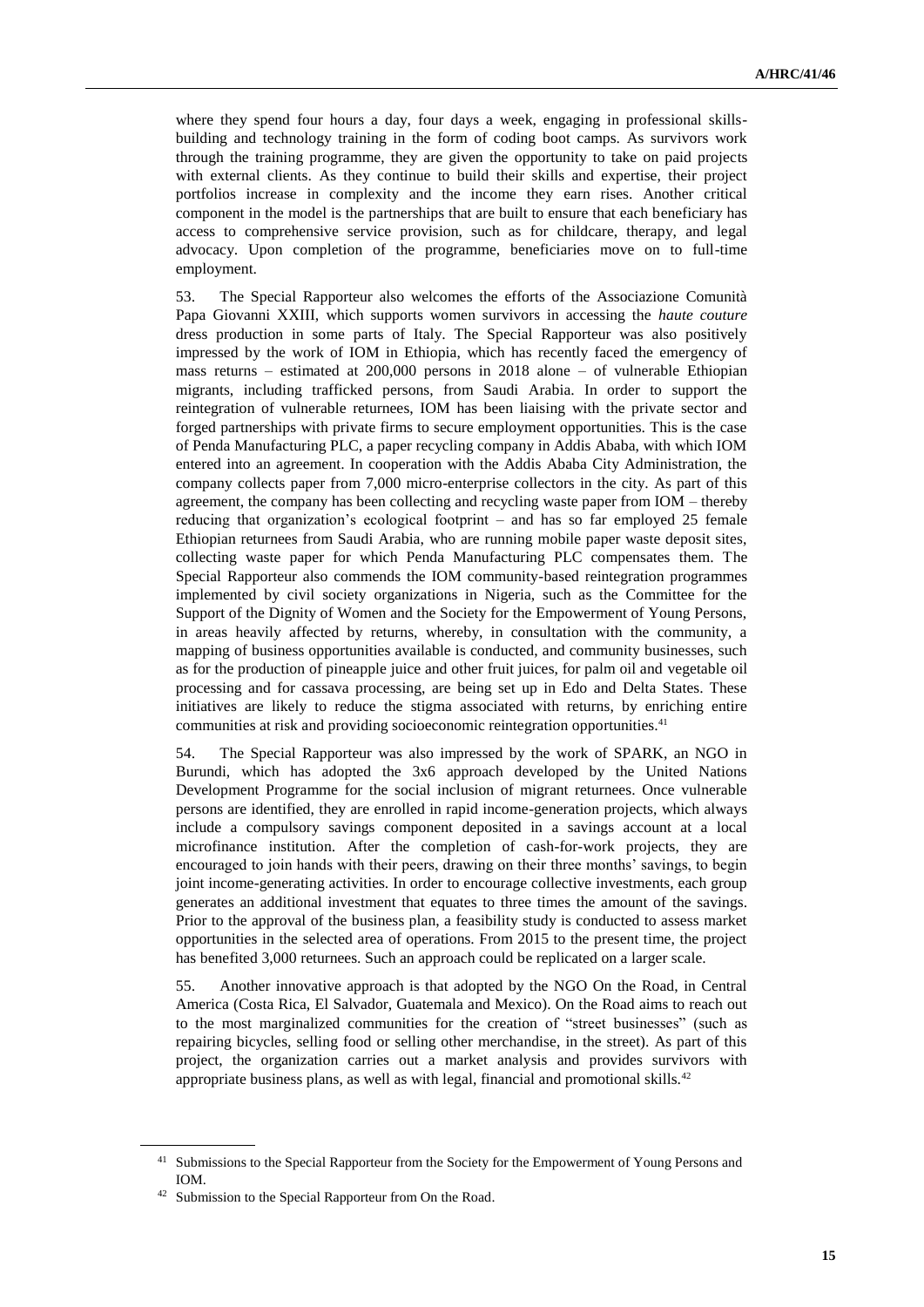56. Since March 2017, the Bright Future programme, an employment programme developed by the Co-operative Group (Co-op) together with charity partners, in the United Kingdom, has been providing survivors with a pathway to paid employment. The programme offers survivors a four-week paid work placement leading to a non-competitive interview. If both elements are successful, the candidate is offered a full-time job. Fourteen businesses across various sectors of the economy have so far signed up to the programme. More than 50 survivors are said to have taken part in the Bright Future programme so far, and it is envisaged that up to 300 will have secured placements through the programme by 2020.

#### **(b) Promoting trafficked persons' education, including their professional and vocational training**

57. Accessing the job market may be difficult for trafficked persons lacking education. Promoting survivors' economic empowerment requires vocational training, skills certification, job placement, microcredit, and entrepreneurship business plans, as well as soft skills counselling – such as on how to prepare a résumé or prepare for a job interview, how to interact with employers and colleagues, and how to identify potentially abusive job advertisements.

58. As an innovative model of social inclusion, the Special Rapporteur has been impressed by the work carried out by the Free a Girl NGO, in the context of the School for Justice project implemented in India and Nepal. In India, the project is carried out together with its partner Sanlaap, and in Nepal with its partner Sasane. The project provides survivors of trafficking for sexual exploitation with courses in the fields of law, social work, police work and journalism, with a view to training them to become public prosecutors and lawyers and to work in other related professions. Around 15 students have enrolled in the first two Schools for Justice operating in the two countries, and the NGO now aspires to open more schools. This unique project empowers beneficiaries professionally and gives them the opportunity to play a significant role in fighting impunity. In the Democratic Republic of the Congo, the Centre for Studies on Leadership and Promotion of Human Rights carries out laudable work despite enormous challenges: it reports having provided access to education for 50 girl survivors of sexual slavery and 30 former child soldiers per year.<sup>43</sup> Projects of this kind should be replicated on a larger scale and more funds should be invested into providing scholarships for university, as not all survivors wish to be employed after being trafficked but would rather invest in their formal education, especially in cases where they were compelled to abandon school as a result of being trafficked and were never given the chance to complete their studies afterwards.

59. In Brazil, the International Labour Organization supports a project that offers professional training for individuals in high-risk situations or rescued from slavery-like working conditions, which is followed by work opportunities in different sectors, such as agriculture and construction.<sup>44</sup> In Greece, the AB Vassilopoulos supermarket chain conducts vocational training for survivors of trafficking, with the aim of either employing them or referring them to other enterprises. In Chile, the authorities work in collaboration with the Catholic Institute of Migration and the NGO Raíces to provide advice, support and liaison along with private companies to get survivors into employment. In countries of the Council of the Baltic Sea States, a project that began in 2015 involves municipalities identifying and integrating trafficked persons into society, through specific [guidelines,](http://www.cbss.org/wp-content/uploads/2016/03/Guidelines-for-Municipalities-ENG.pdf) including in terms of job placement.<sup>45</sup>

<sup>&</sup>lt;sup>43</sup> Submission to the Special Rapporteur from the Centre for Studies on Leadership and Promotion of Human Rights.

<sup>44</sup> See www.ilo.org/global/about-the-ilo/newsroom/features/WCMS\_506150/lang--en/index.htm.

<sup>45</sup> See www.cbss.org/wp-content/uploads/2016/03/Guidelines-for-Municipalities-ENG.pdf.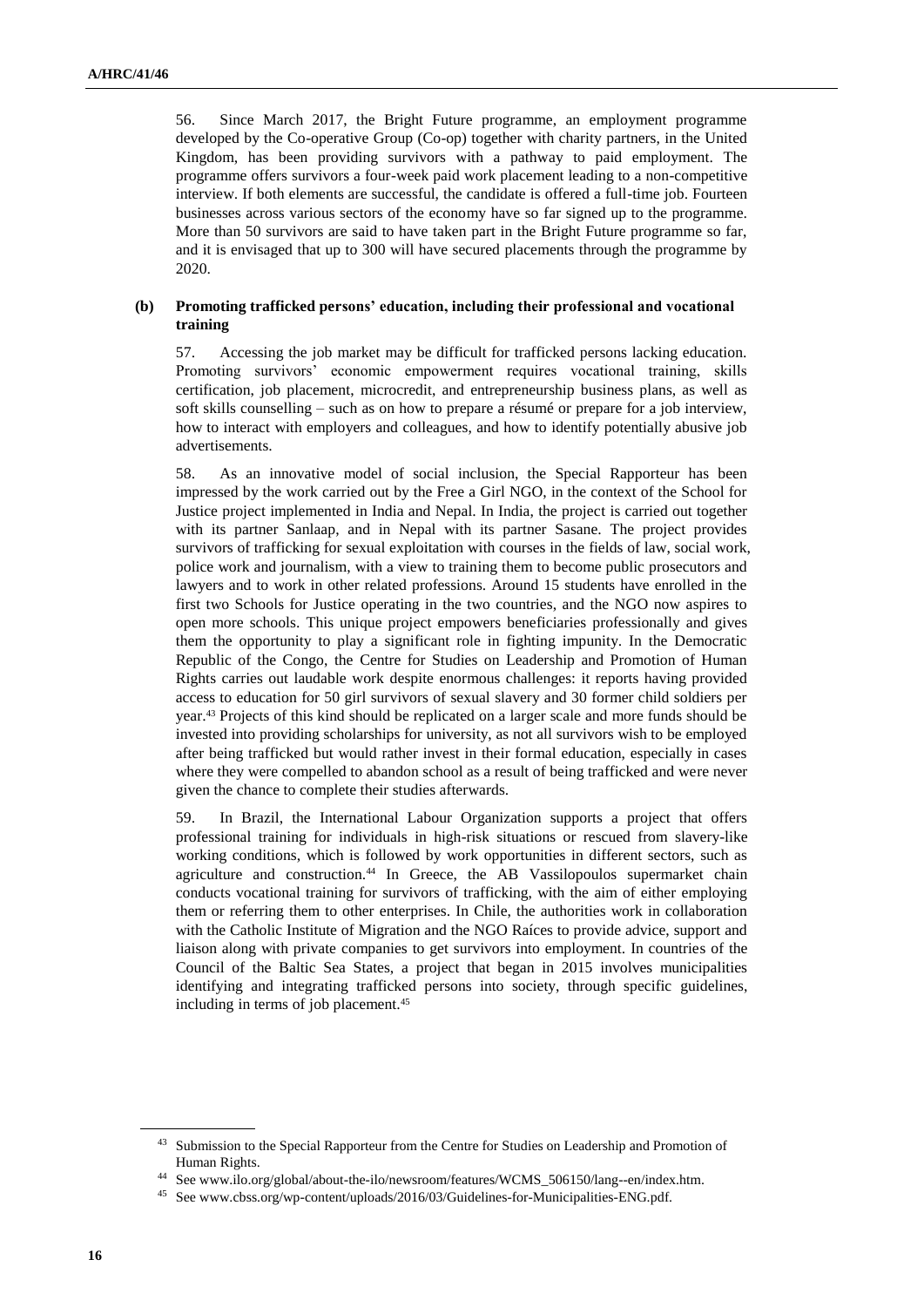## **III. Conclusions**

60. **Promoting social inclusion of trafficked persons is an integral part of States' obligations, as it is rooted in the due diligence principle, and is linked with the right of victims of trafficking to effective remedy. The use of the term "social inclusion" instead of "reintegration" or "rehabilitation" is aimed at underscoring that social inclusion is not limited to reintegration after return or repatriation, and is not affected by a moralistic approach to sexual exploitation. The term "social inclusion" is the opposite of social exclusion – the latter being one of the main root causes of trafficking – and indicates the objective of survivors' full participation in society. At the same time, it conveys the idea of a process, requiring innovative and transformative projects and activities such as skills acquisition, labour market opportunities mapping and job creation. Social inclusion should be taken into consideration by State authorities as the ultimate goal of the whole anti-trafficking action, when designing and implementing protection measures for trafficked persons, which should not be limited to short-term assistance but rather should be aimed at achieving long-term viable solutions for survivors of trafficking.**

61. **Regaining physical and psychological integrity, self-esteem and independence, for people who have been subjected to serious human rights violations, is a long road. This is all the more true for trafficked persons, who have often faced physical and psychological violence, long-term social isolation, emotional distress, and deprivation of liberty and self-determination. However, existing protection measures in most countries are not consistent with the objective of promoting trafficked persons' social inclusion. Most States provide trafficking victims with services that not only are designed for short-term assistance but also are conditional upon victims' cooperation with the criminal justice system. On the contrary, from a human rights standpoint, and with a view to promoting social inclusion, services and residence status should be not only non-conditional, but also should be disconnected from the very existence of criminal proceedings, as trafficked persons are entitled to effective remedies regardless of whether perpetrators have been prosecuted or punished.** 

62. **Structural challenges, such as restrictive and xenophobic migration policies, discriminatory laws and policies, poorly financed social protection services and inadequate resources allocated for long-term solutions can severely hamper longlasting and sustainable social inclusion measures. Lack of identification of trafficked persons at an early stage, including in transit countries and in places of first arrival of mixed migration flows, are among the major challenges highlighted by practitioners in the field.**

63. **The Special Rapporteur is convinced that long-term measures aimed at empowering survivors and enabling them to live independently in a safe environment can be effective in preventing their further victimization and serve to prevent trafficking and retrafficking. Solutions need to be gender-sensitive, child rights-based and individually designed, not affected by traditional gender roles, based on survivors' needs and aspirations, and receive dedicated government funding. Active and informed participation and empowerment of survivors is of paramount importance. Cooperation with the private sector should be more actively explored and be implemented effectively. Private sector grievance mechanisms should be able to provide trafficked persons with ad hoc responses specifically tailored to each of the workers' situation and needs.** 

64. **To ensure social inclusion of trafficked persons, States have an obligation to take effective measures to eradicate discrimination and xenophobia, and to reduce social stigma linked with their association with prostitution and/or with the failure of their migration project. Moreover, trafficked persons should not be detained, charged or prosecuted for their irregular entry or stay in countries of transit and destination, or for their involvement in unlawful activities to the extent that such involvement is a direct consequence of their situation as trafficked persons. States must provide them with residence status potentially leading to their regularization in the country, and**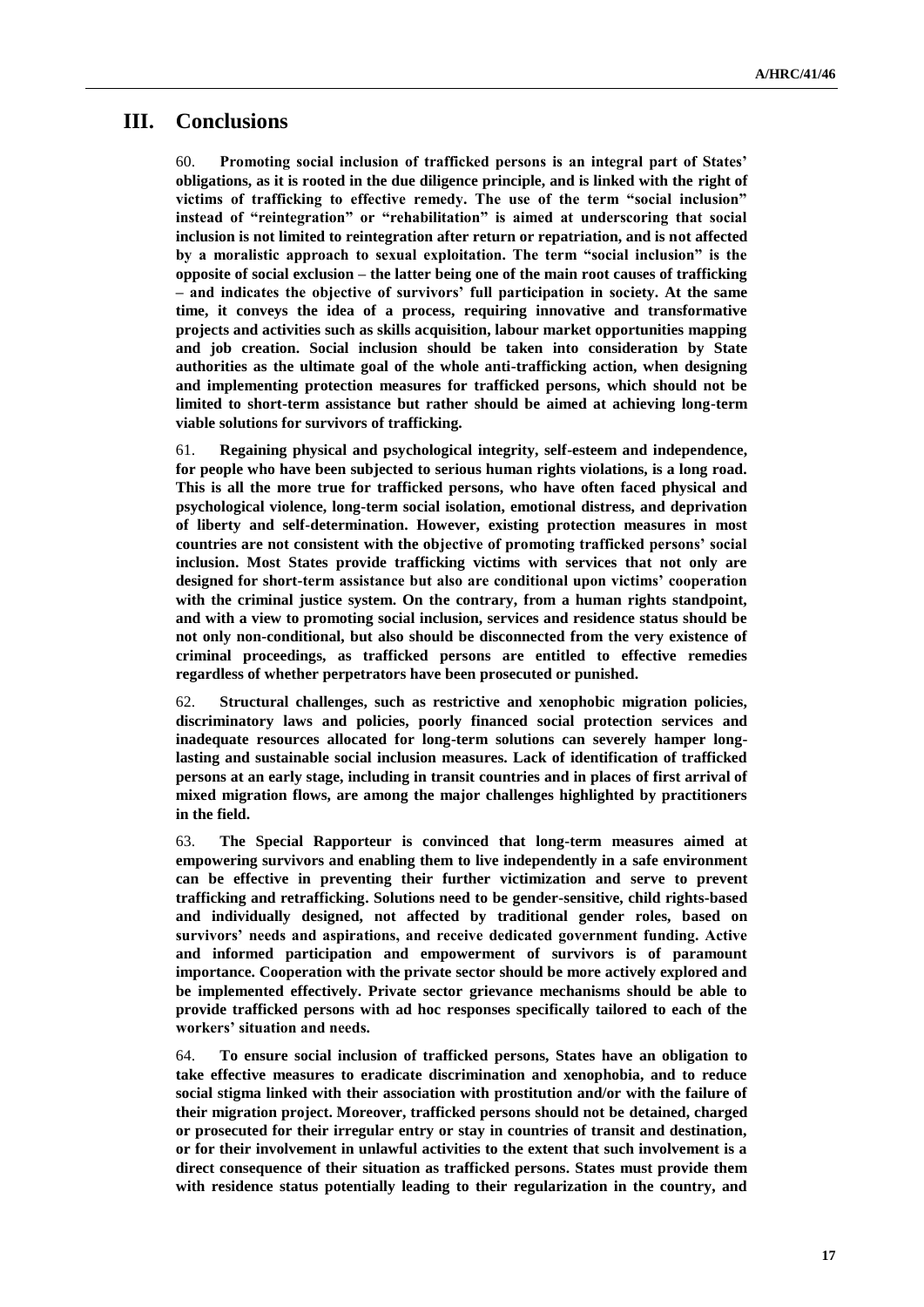**abstain from administrative detention and deportation. Detention of children must always be banned.**

65. **States should also ensure trafficked persons' family reunification if the trafficked person concerned so wishes, facilitate access to long-term medical services, safe and affordable accommodation, formal education, professional and vocational training and job opportunities, as well as recreational activities, and promote their economic empowerment in innovative and transformative ways. In most parts of the world, social inclusion of survivors of trafficking is – to use a phrase of civil society organizations – "still a dream". However, innovative and transformative solutions highlighted in the present report show that it can – and should – become a reality everywhere.**

## **IV. Recommendations**

#### **A. To Member States:**

66. **With regard to the legal and policy framework and related structural challenges to social inclusion:**

(a) **Recognize that the social inclusion of trafficked persons into societies, be it in countries of origin, transit or destination, constitutes an integral part of States' obligations under the due diligence standard and the right to effective remedy;**

(b) **Adopt, revise and implement legislation and policies in order to ensure that survivors' right to remedy, including compensation, is not conditional upon victims' cooperation in criminal proceedings, upon the initiation or the outcome of criminal proceedings or upon the possession of legal residence status, paying special attention in this regard to child victims of trafficking;**

(c) **Eradicate stigma, gender-based discrimination, xenophobia, racism and discrimination on any grounds, as major factors hampering trafficked persons' social inclusion, especially in countries of transit and destination;** 

(d) **Ensure that social inclusion is not hampered by restrictive migration policies in countries of destination, and ensure that no decision on return or repatriation is adopted without a previous assessment of the level of integration of the person in the country and of the risk of retrafficking in case of return or repatriation, in line with the Global Compact for Safe, Orderly and Regular Migration;** 

Ensure that, in line with a human rights-based approach, trafficked **persons are granted non-conditional residence permits, also taking into account humanitarian considerations;**

(f) **Ensure that the competent asylum authorities are trained to identify indications of trafficking and to take them into due account as grounds for asylum or – where appropriate – subsidiary protection, and simultaneously ensure the referral of persons so identified to anti-trafficking services, with the consent of the person concerned;**

(g) **Revise any legislation or policies hampering social inclusion, including policies tying workers to a single employer, or preventing equal access to long-term empowerment measures, especially in respect of trafficked women and girls and lesbian, gay, bisexual and transgender persons; and adopt appropriate policies to ensure the birth registration of children born out of rape as a result of trafficking;**

(h) **Ensure that countries of origin, transit and destination envisage viable long-term measures aimed at social inclusion when designing anti-trafficking policies;**

(i) **Provide appropriate funding and specialized staff for social protection services, including for specific services required for trafficked persons, and allocate adequate funding to civil society organizations implementing social inclusion projects;**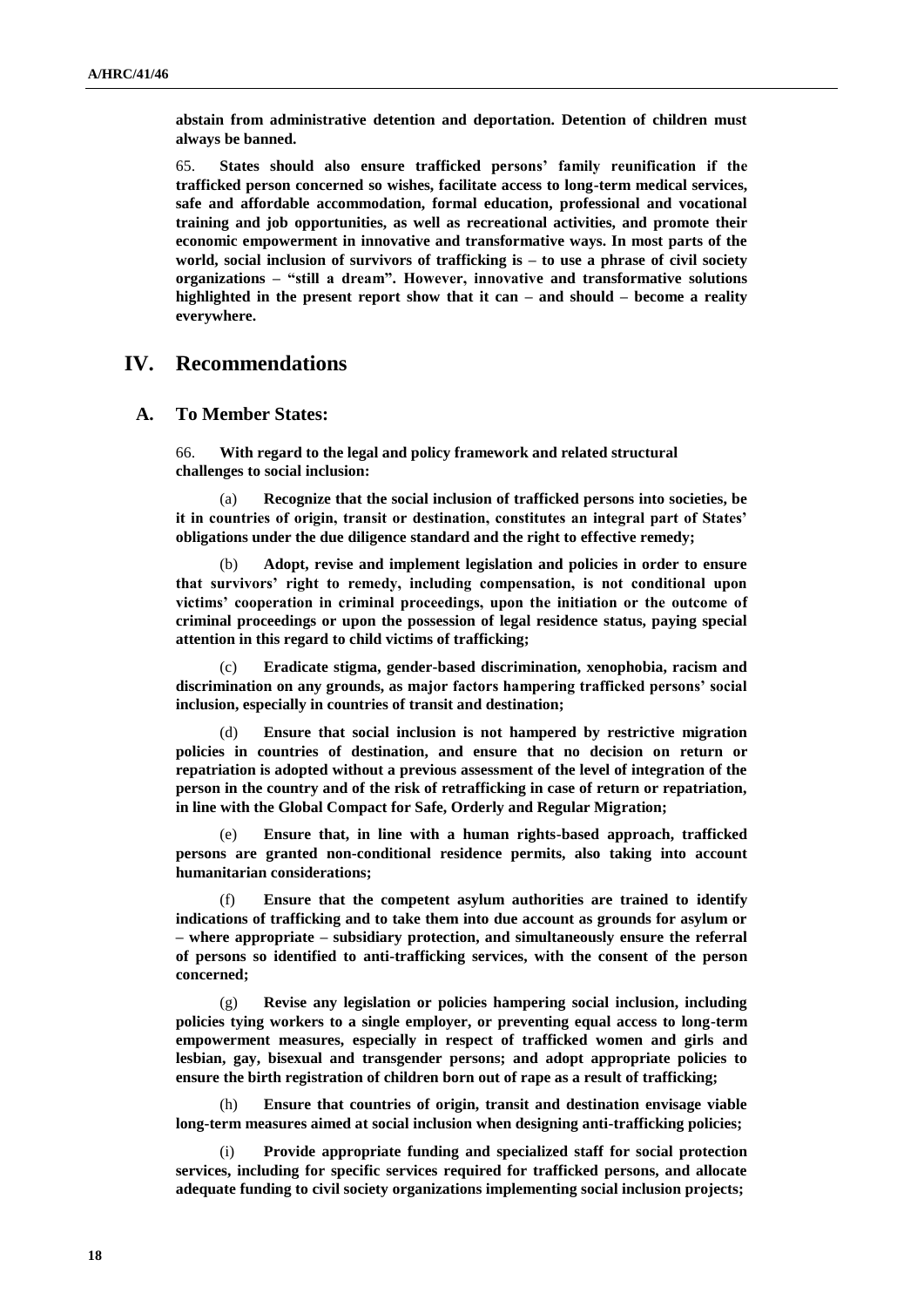(j) **Ensure that monitoring mechanisms are in place after trafficked persons have accessed services, with a view to assessing to what extent their social inclusion process has been successful.** 

67. **With regard to survivors' empowerment:**

(a) **Allocate adequate resources to empower survivors of trafficking to become agents of change within their families and communities;** 

(b) **Include survivors in the design, implementation and evaluation of all anti-trafficking interventions aimed at social inclusion, taking into account the fact that their participation must take place on a strictly voluntary basis;**

(c) **Ensure that a transformative perspective guides services for survivors of trafficking, with a view to them achieving full independence and empowerment.**

68. **With regard to trafficked persons' access to empowerment measures in the long term:**

(a) **Combat stigma against trafficked persons for association with prostitution and/or failed migration projects, including in cooperation with civil society organizations, particularly women's rights groups, trade unions, traditional and religious leaders, faith-based organizations and the private sector;** 

(b) **Provide trafficked persons with comprehensive and easily accessible information about protection services in a language they understand and at all stages of their recovery, in cooperation with civil society;**

(c) **Ensure that the social inclusion of trafficked persons is non-conditional upon the initiation or the outcome of criminal proceedings, and takes place irrespective of the possession of legal residence status;**

(d) **Ensure that trafficked persons are not criminalized, prosecuted or detained – and remove any criminal records – for unlawful activities in which they may have been involved as a direct consequence of their trafficking situation, and also to enable them to access health care, accommodation, education, the job market, social security and bank loans, among other things;**

(e) **Ensure trafficked persons' access to long-term medical services, including psychological and psychiatric services;**

(f) **Ensure trafficked persons' family reunification, if they so wish, and their residence status, as essential prerequisites for their social inclusion;**

(g) **Provide trafficked persons with viable alternatives to exploitative conditions, by facilitating their access to the labour market, in cooperation with the private sector, in order to prevent further exploitation and retrafficking;** 

(h) **Adopt a gender-sensitive and child rights-based approach in all phases of the social inclusion process, with particular consideration for the child's right to be heard; and design social inclusion programs for children, including unaccompanied and separated children, who are transitioning to adulthood;**

(i) **Ensure that trafficked persons are not only provided with temporary shelter, but are also provided with the opportunity to access safe and affordable independent accommodation with no discrimination of any kind, giving due consideration to the specific needs of men and of transgender persons;**

(j) **Invest more effectively in public–private partnerships in emerging sectors that could offer viable employment opportunities to survivors, such as through computer literacy, microcredit, financial management, foreign language learning, agriculture and food processing, and community services;** 

(k) **Consider reforming consular offices' practices, by, inter alia, providing specialized training and resources to staff, to ensure adequate access by and support**